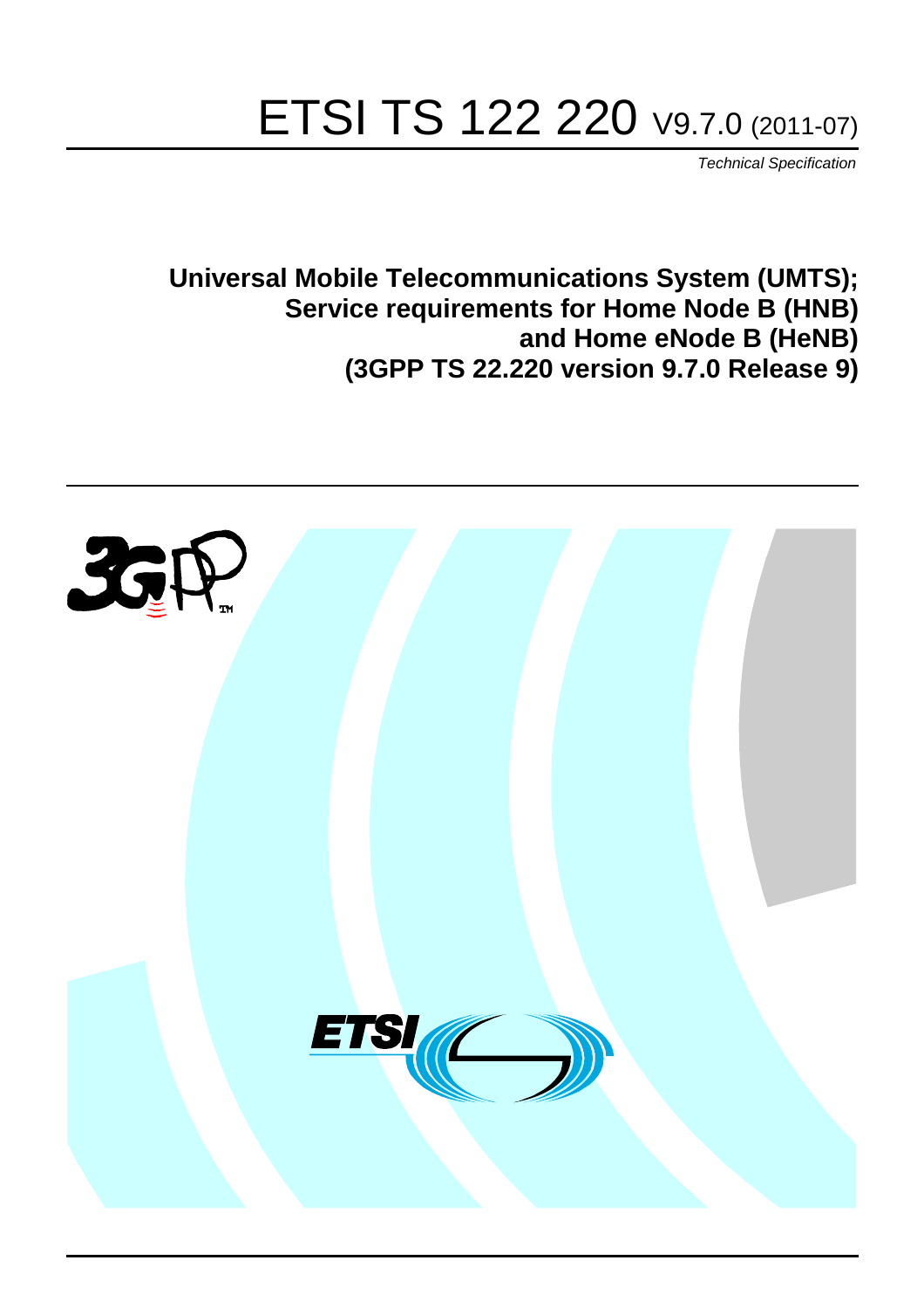Reference RTS/TSGS-0122220v970

> Keywords UMTS

#### *ETSI*

#### 650 Route des Lucioles F-06921 Sophia Antipolis Cedex - FRANCE

Tel.: +33 4 92 94 42 00 Fax: +33 4 93 65 47 16

Siret N° 348 623 562 00017 - NAF 742 C Association à but non lucratif enregistrée à la Sous-Préfecture de Grasse (06) N° 7803/88

#### *Important notice*

Individual copies of the present document can be downloaded from: [http://www.etsi.org](http://www.etsi.org/)

The present document may be made available in more than one electronic version or in print. In any case of existing or perceived difference in contents between such versions, the reference version is the Portable Document Format (PDF). In case of dispute, the reference shall be the printing on ETSI printers of the PDF version kept on a specific network drive within ETSI Secretariat.

Users of the present document should be aware that the document may be subject to revision or change of status. Information on the current status of this and other ETSI documents is available at <http://portal.etsi.org/tb/status/status.asp>

If you find errors in the present document, please send your comment to one of the following services: [http://portal.etsi.org/chaircor/ETSI\\_support.asp](http://portal.etsi.org/chaircor/ETSI_support.asp)

#### *Copyright Notification*

No part may be reproduced except as authorized by written permission. The copyright and the foregoing restriction extend to reproduction in all media.

> © European Telecommunications Standards Institute 2011. All rights reserved.

**DECT**TM, **PLUGTESTS**TM, **UMTS**TM and the ETSI logo are Trade Marks of ETSI registered for the benefit of its Members. **3GPP**TM and **LTE**™ are Trade Marks of ETSI registered for the benefit of its Members and of the 3GPP Organizational Partners.

**GSM**® and the GSM logo are Trade Marks registered and owned by the GSM Association.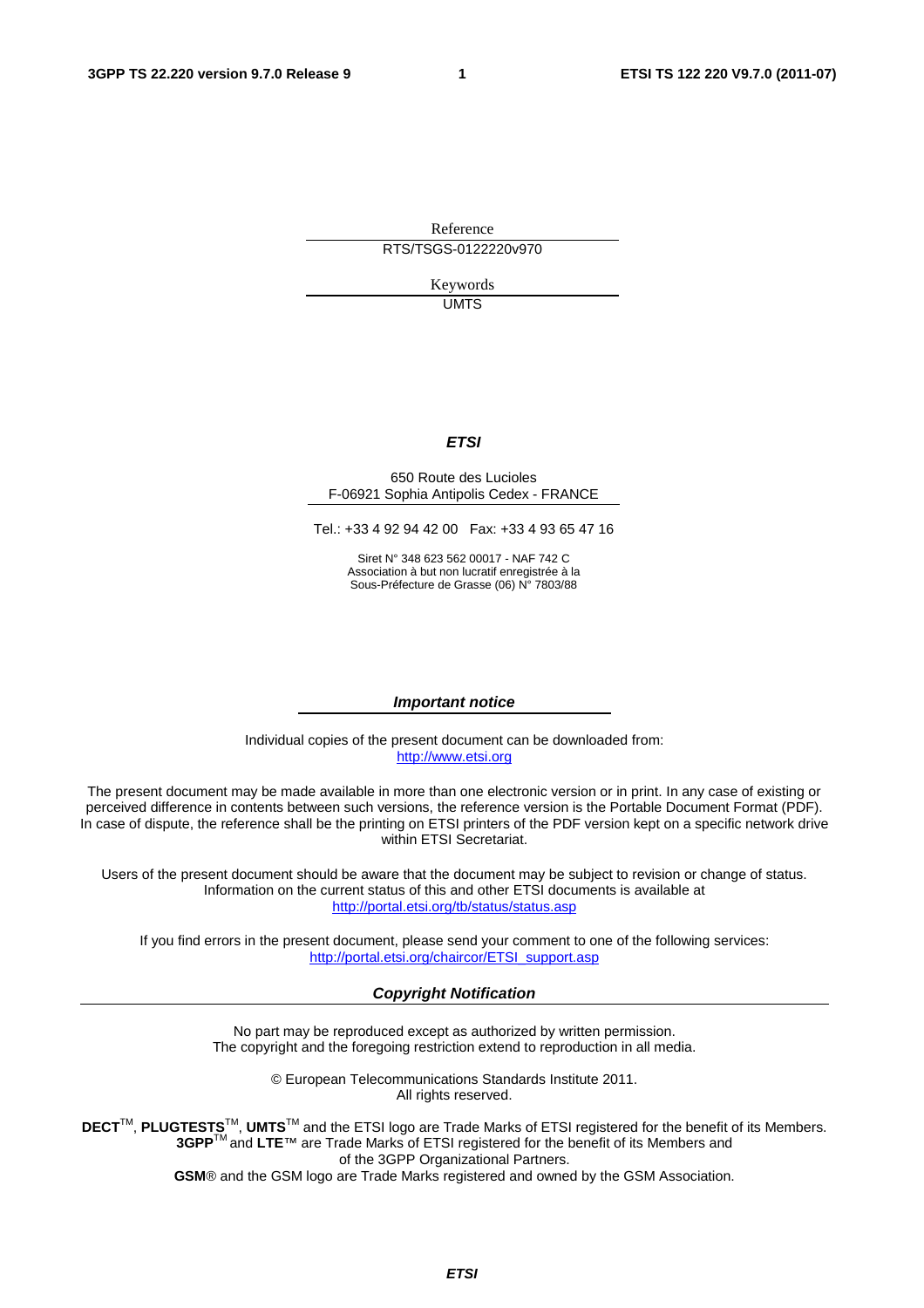# Intellectual Property Rights

IPRs essential or potentially essential to the present document may have been declared to ETSI. The information pertaining to these essential IPRs, if any, is publicly available for **ETSI members and non-members**, and can be found in ETSI SR 000 314: *"Intellectual Property Rights (IPRs); Essential, or potentially Essential, IPRs notified to ETSI in respect of ETSI standards"*, which is available from the ETSI Secretariat. Latest updates are available on the ETSI Web server [\(http://ipr.etsi.org](http://webapp.etsi.org/IPR/home.asp)).

Pursuant to the ETSI IPR Policy, no investigation, including IPR searches, has been carried out by ETSI. No guarantee can be given as to the existence of other IPRs not referenced in ETSI SR 000 314 (or the updates on the ETSI Web server) which are, or may be, or may become, essential to the present document.

### Foreword

This Technical Specification (TS) has been produced by ETSI 3rd Generation Partnership Project (3GPP).

The present document may refer to technical specifications or reports using their 3GPP identities, UMTS identities or GSM identities. These should be interpreted as being references to the corresponding ETSI deliverables.

The cross reference between GSM, UMTS, 3GPP and ETSI identities can be found under [http://webapp.etsi.org/key/queryform.asp.](http://webapp.etsi.org/key/queryform.asp)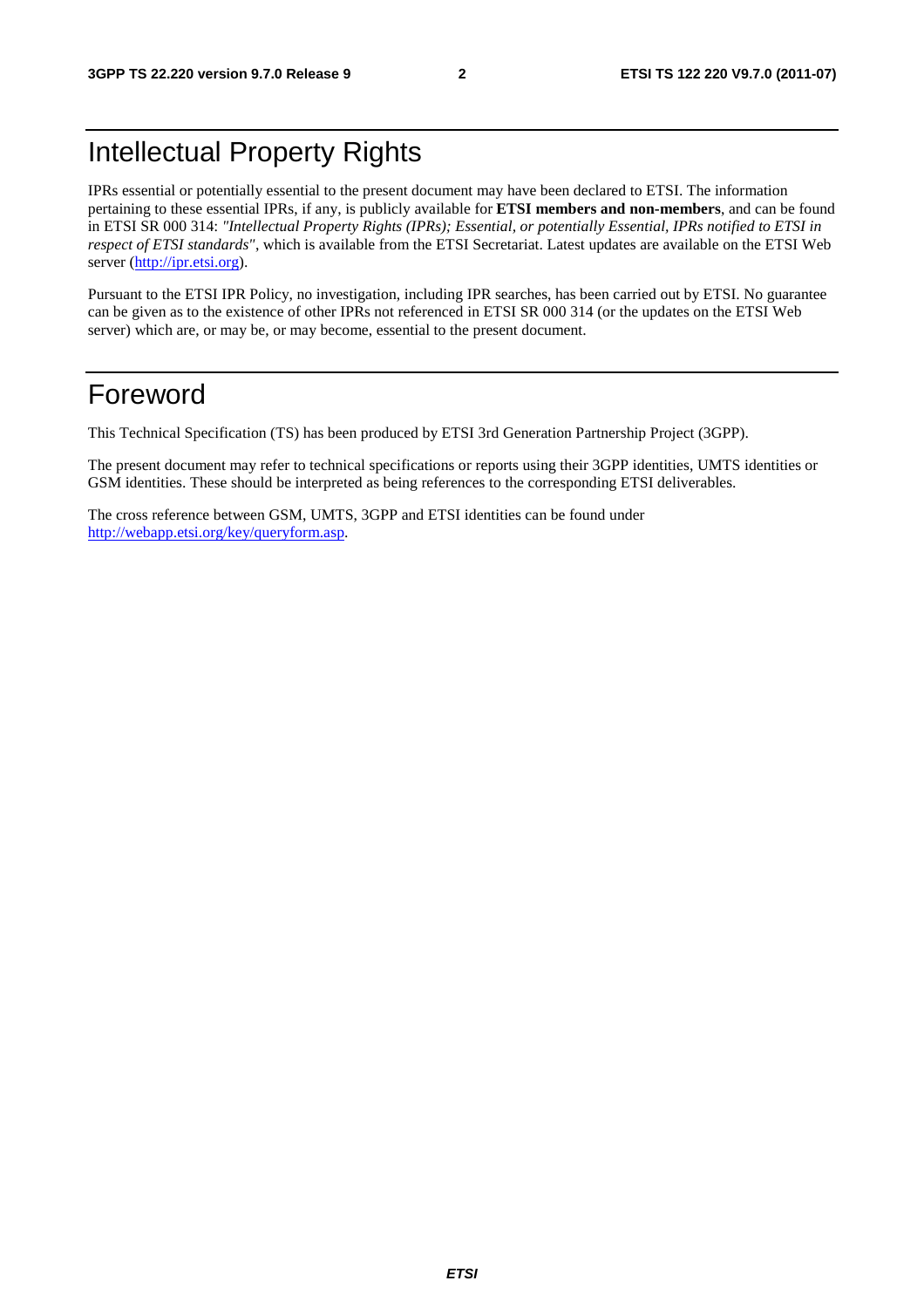#### $\mathbf{3}$

# Contents

| 1          |  |  |  |  |  |  |
|------------|--|--|--|--|--|--|
| 2          |  |  |  |  |  |  |
| 3          |  |  |  |  |  |  |
| 3.1        |  |  |  |  |  |  |
| 3.2        |  |  |  |  |  |  |
| 4<br>4.1   |  |  |  |  |  |  |
|            |  |  |  |  |  |  |
| 5          |  |  |  |  |  |  |
| 5.1<br>5.2 |  |  |  |  |  |  |
| 5.3        |  |  |  |  |  |  |
| 5.3.1      |  |  |  |  |  |  |
| 5.3.2      |  |  |  |  |  |  |
| 5.4        |  |  |  |  |  |  |
| 5.4.1      |  |  |  |  |  |  |
| 5.4.2      |  |  |  |  |  |  |
| 5.5        |  |  |  |  |  |  |
| 5.5.1      |  |  |  |  |  |  |
| 5.5.2      |  |  |  |  |  |  |
| 5.5.3      |  |  |  |  |  |  |
| 5.5.4      |  |  |  |  |  |  |
| 5.6        |  |  |  |  |  |  |
| 5.6.1      |  |  |  |  |  |  |
| 5.6.2      |  |  |  |  |  |  |
| 5.7        |  |  |  |  |  |  |
| 5.7.1      |  |  |  |  |  |  |
| 5.7.2      |  |  |  |  |  |  |
| 5.8        |  |  |  |  |  |  |
| 5.9        |  |  |  |  |  |  |
| 5.10       |  |  |  |  |  |  |
| 6          |  |  |  |  |  |  |
| 6.1        |  |  |  |  |  |  |
| 6.2        |  |  |  |  |  |  |
| 7          |  |  |  |  |  |  |
| 7.1        |  |  |  |  |  |  |
| 7.1.1      |  |  |  |  |  |  |
| 8          |  |  |  |  |  |  |
| 8.1        |  |  |  |  |  |  |
| 8.2        |  |  |  |  |  |  |
| 9          |  |  |  |  |  |  |
|            |  |  |  |  |  |  |
| 9.1        |  |  |  |  |  |  |
| 9.2        |  |  |  |  |  |  |
| 9.3        |  |  |  |  |  |  |
| 10         |  |  |  |  |  |  |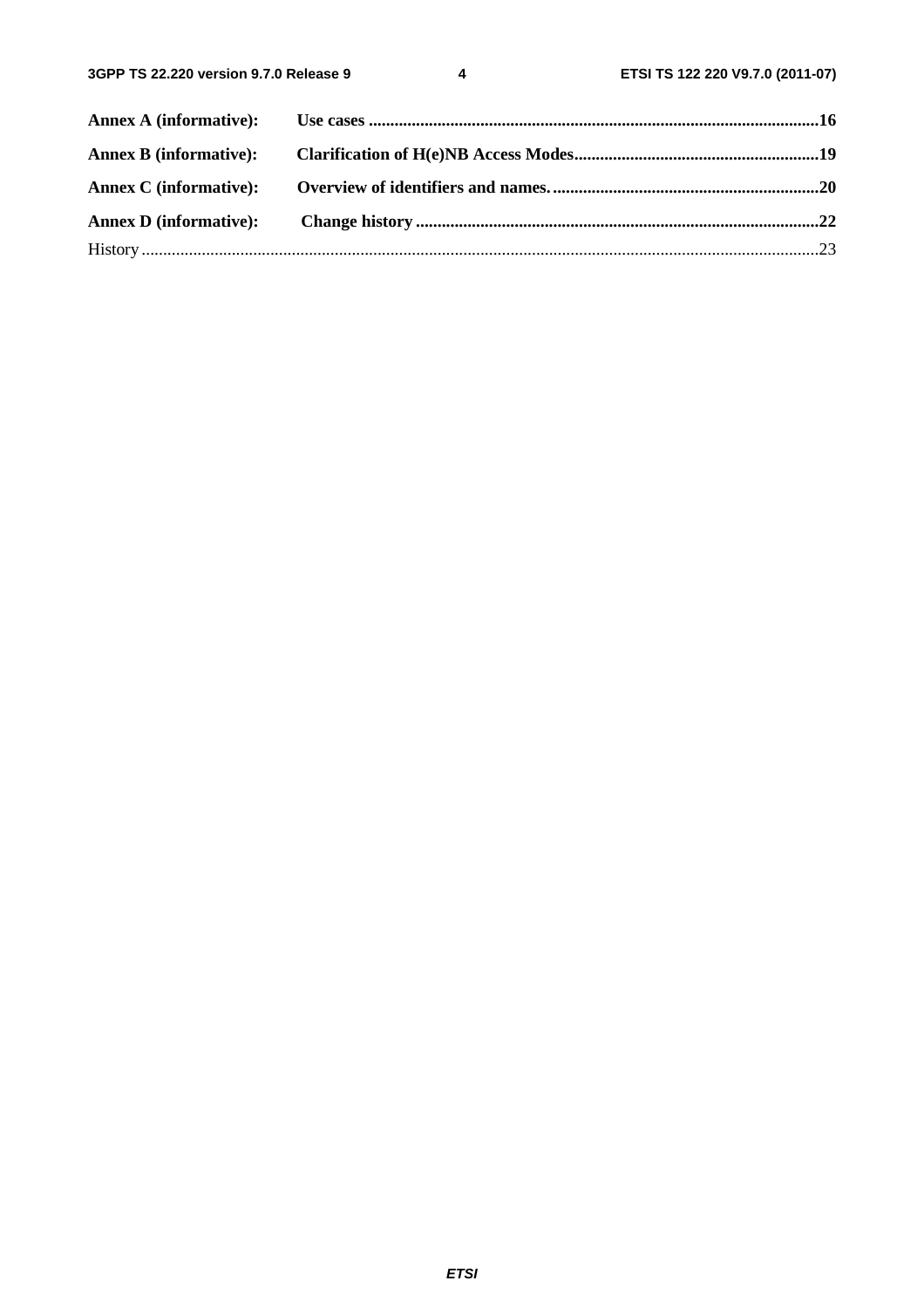### Foreword

This Technical Specification has been produced by the 3<sup>rd</sup> Generation Partnership Project (3GPP).

The contents of the present document are subject to continuing work within the TSG and may change following formal TSG approval. Should the TSG modify the contents of the present document, it will be re-released by the TSG with an identifying change of release date and an increase in version number as follows:

Version x.y.z

where:

- x the first digit:
	- 1 presented to TSG for information;
	- 2 presented to TSG for approval;
	- 3 or greater indicates TSG approved document under change control.
- y the second digit is incremented for all changes of substance, i.e. technical enhancements, corrections, updates, etc.
- z the third digit is incremented when editorial only changes have been incorporated in the document.

# Introduction

In Rel-8, 3GPP has specified the basic functionalities for the support of Home Node B (HNB) and Home eNodeB (HeNB). The requirements for these basic functionalities were captured in TS 22.011.

From Rel-9 onward, it has been agreed to consolidate all the requirements from Rel-8 and further requirements for HNB and HeNB in a new TS, which is this specification.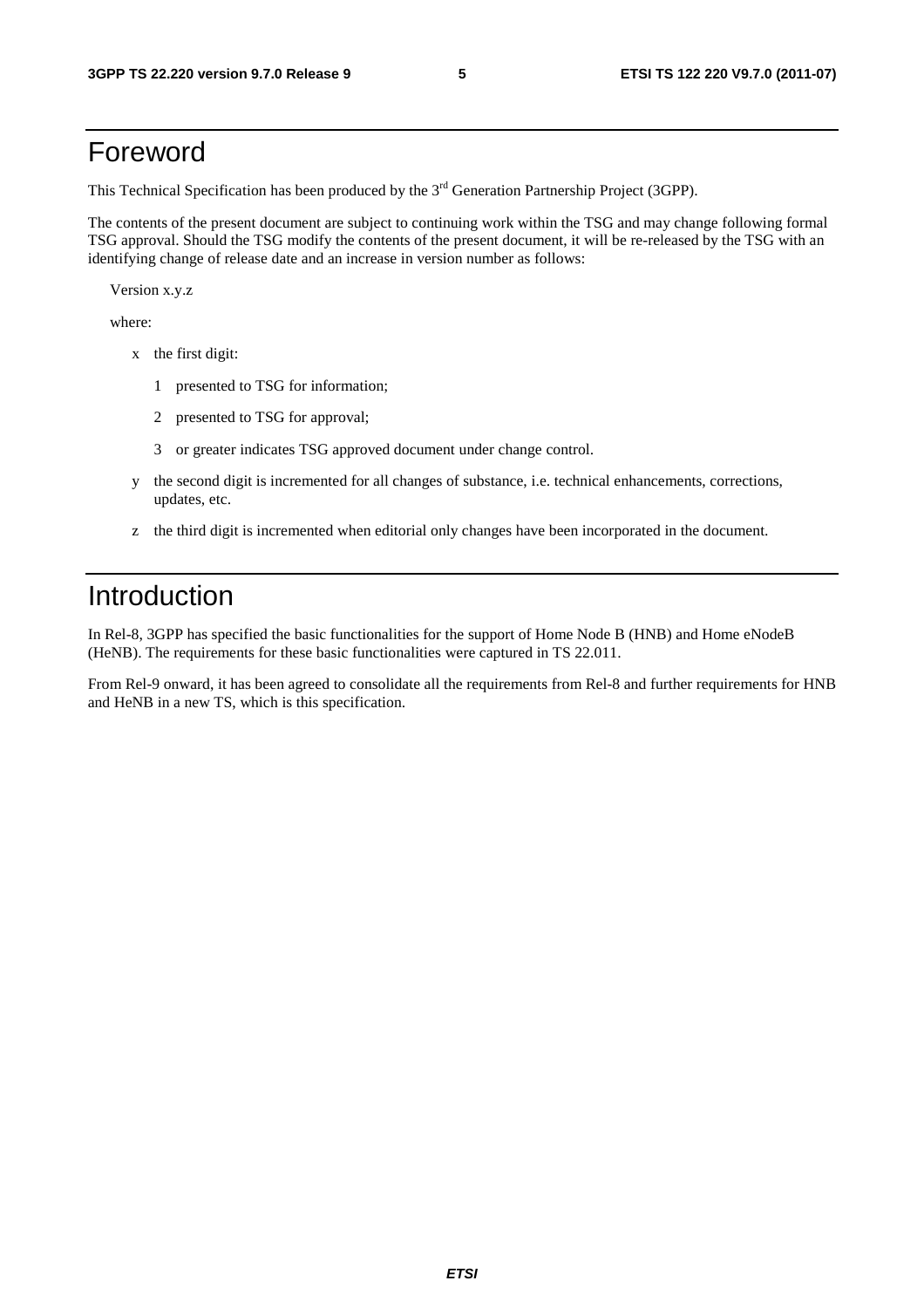### 1 Scope

This specification defines the service requirements for the basic functionalities for the support of Home NodeB (HNB) and Home eNodeB (HeNB) – jointly referred to as  $H(e)NB$  – and the further functionalities that will enable the mobile operators to provide more advanced services as well as improving the user experience.

# 2 References

The following documents contain provisions which, through reference in this text, constitute provisions of the present document.

- References are either specific (identified by date of publication, edition number, version number, etc.) or non-specific.
- For a specific reference, subsequent revisions do not apply.
- For a non-specific reference, the latest version applies. In the case of a reference to a 3GPP document (including a GSM document), a non-specific reference implicitly refers to the latest version of that document *in the same Release as the present document*.
- [1] 3GPP TR 21.905: "Vocabulary for 3GPP Specifications".
- [2] Void
- [3] 3GPP TS 22.246: "Multimedia Broadcast/Multicast Service (MBMS) user services; Stage 1".
- [4] 3GPP TS 22.101: "Service Aspects; Service Principles".
- [5] TR-069 Amendment 2: "CPE WAN Management Protocol v1.1, Broadband Forum', viewable at <http://www.broadband-forum.org/technical/download/TR-069Amendment2.pdf>
- [6] 3GPP TS 25.304: "User Equipment (UE) procedures in idle mode and procedures for cell reselection in connected mode'.
- [7] 3GPP TS 36.304: "Evolved Universal Terrestrial Radio Access (E-UTRA); User Equipment (UE) procedures in idle mode".
- [8] 3GPP TS 22.115: "Service aspects; Charging and billing".
- [9] 3GPP TS 22.268: "Public Warning System (PWS) requirements".
- [10] 3GPP TS 22.011: "Service accessibility".
- [11] 3GPP TS 31.115: "Secured packet structure for (Universal) Subscriber Identity Mobule (U)SIM Toolkit applications".
- [12] 3GPP TS 31.116: "Remote APDU Structure for (U)SIM Toolkit applications".

# 3 Definitions, symbols and abbreviations

#### 3.1 Definitions

For the purposes of the present document, the terms and definitions given in TR 21.905 [1] and the following apply. A term defined in the present document takes precedence over the definition of the same term, if any, in TR 21.905 [1].

**Closed access mode:** H(e)NB provides services only to its associated CSG members.

**Home based network**: An IP based network in the same premises as, and is connected to, the H(e)NB.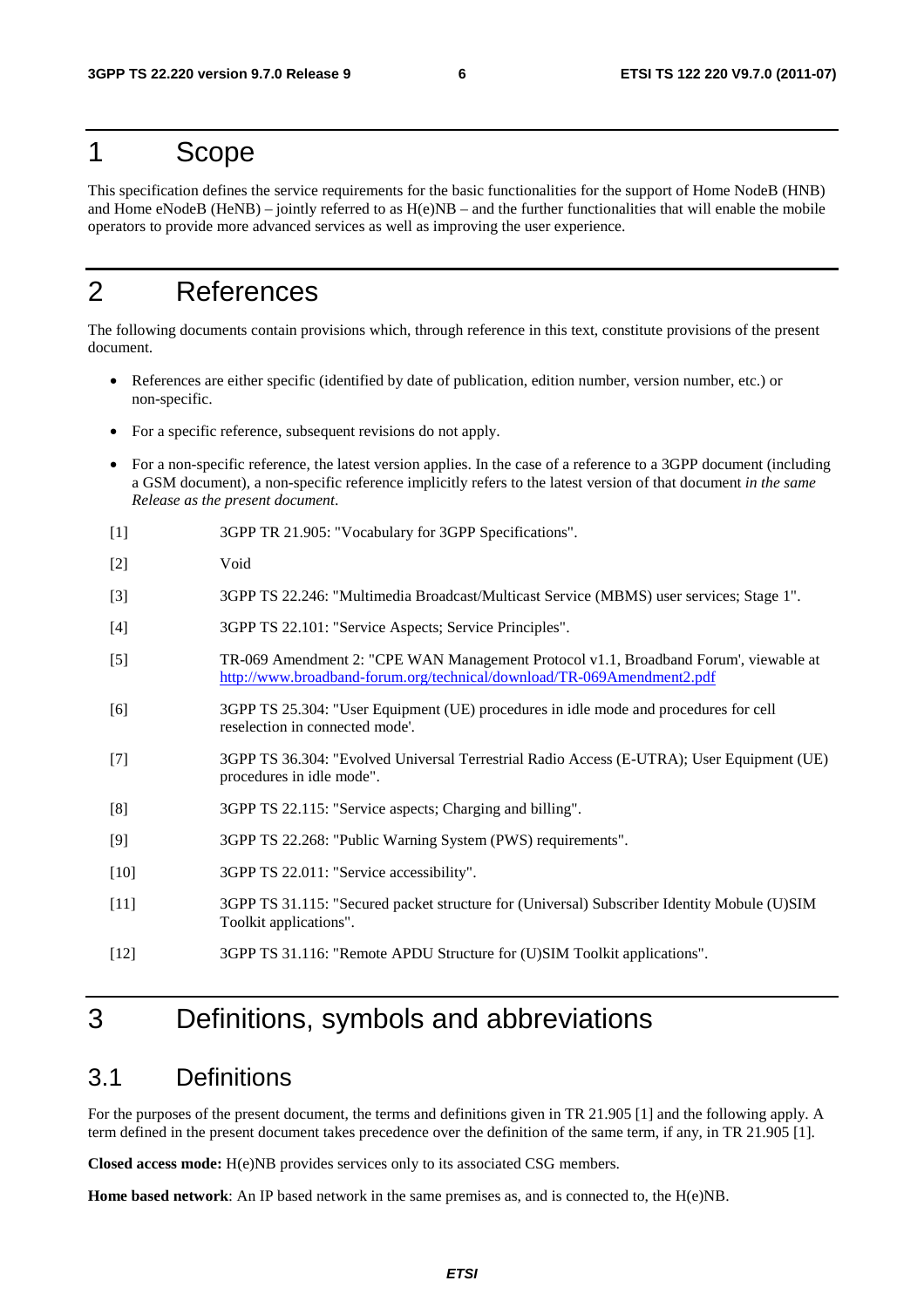**Hybrid access mode:** H(e)NB provides services to its associated CSG members and to non-CSG members.

**Open access mode:** H(e)NB operates as a normal NodeB or eNodeB.

**HNB**: A HNB is a Customer-premises equipment that connects a 3GPP UE over UTRAN wireless air interface to a mobile operator"s network using a broadband IP backhaul.

**HeNB**: A HeNB is a Customer-premises equipment that connects a 3GPP UE over EUTRAN wireless air interface to a mobile operator"s network using a broadband IP backhaul.

**H(e)NB Gateway**: H(e)NB Gateway is a mobile operator"s equipment (usually physically located on mobile operator premises) through which the H(e)NB gets access to mobile operator"s core network.

**H(e)NB Hosting Party**: A H(e)NB Hosting Party has a contractual relationship with the operator, related to the provision of access to the operator"s network via one or more H(e)NBs.

NOTE: A H(e)NB Hosting Party is likely to have the billing relationship with the operator. A H(e)NB Hosting Party will typically be the 'lead' user in a household, but could be e.g. the corporate IT manager in an enterprise context.

**H(e)NB Subsystem**: A H(e)NB Subsystem consists of the H(e)NB and the H(e)NB Gateway.

### 3.2 Abbreviations

For the purposes of the present document, the abbreviations given in TR 21.905 [1] and the following apply. An abbreviation defined in the present document takes precedence over the definition of the same abbreviation, if any, in TR 21.905 [1].

| CSG         | Closed Subscriber Group |
|-------------|-------------------------|
| <b>HNB</b>  | Home NodeB              |
| <b>HeNB</b> | Home eNodeB             |
| H(e)NB      | HNB and HeNB            |

# 4 General

### 4.1 Description

Access to 3G and evolved 3G (EPS) services may be provided via UTRAN or E-UTRAN cellular base stations belonging to e.g. domestic, business, commercial enterprises. This type of access may be provided by the PLMN by means of HNB and HeNB (jointly referred to as H(e)NB). The H(e)NB provides services either only to a Closed Subscriber Group (CSG) or to other mobile subscribers too. The H(e)NB is connected to the mobile operator core network using IP via any suitable access technology.

# 5 Common requirements for Home NodeB / Home eNodeB

### 5.1 HNB and HeNB Installation, identification and location requirements

- H(e)NB shall have a unique equipment identity.
- All the H(e)NBs serving the same CSG share the same unique (within the PLMN) identity called CSG Identity.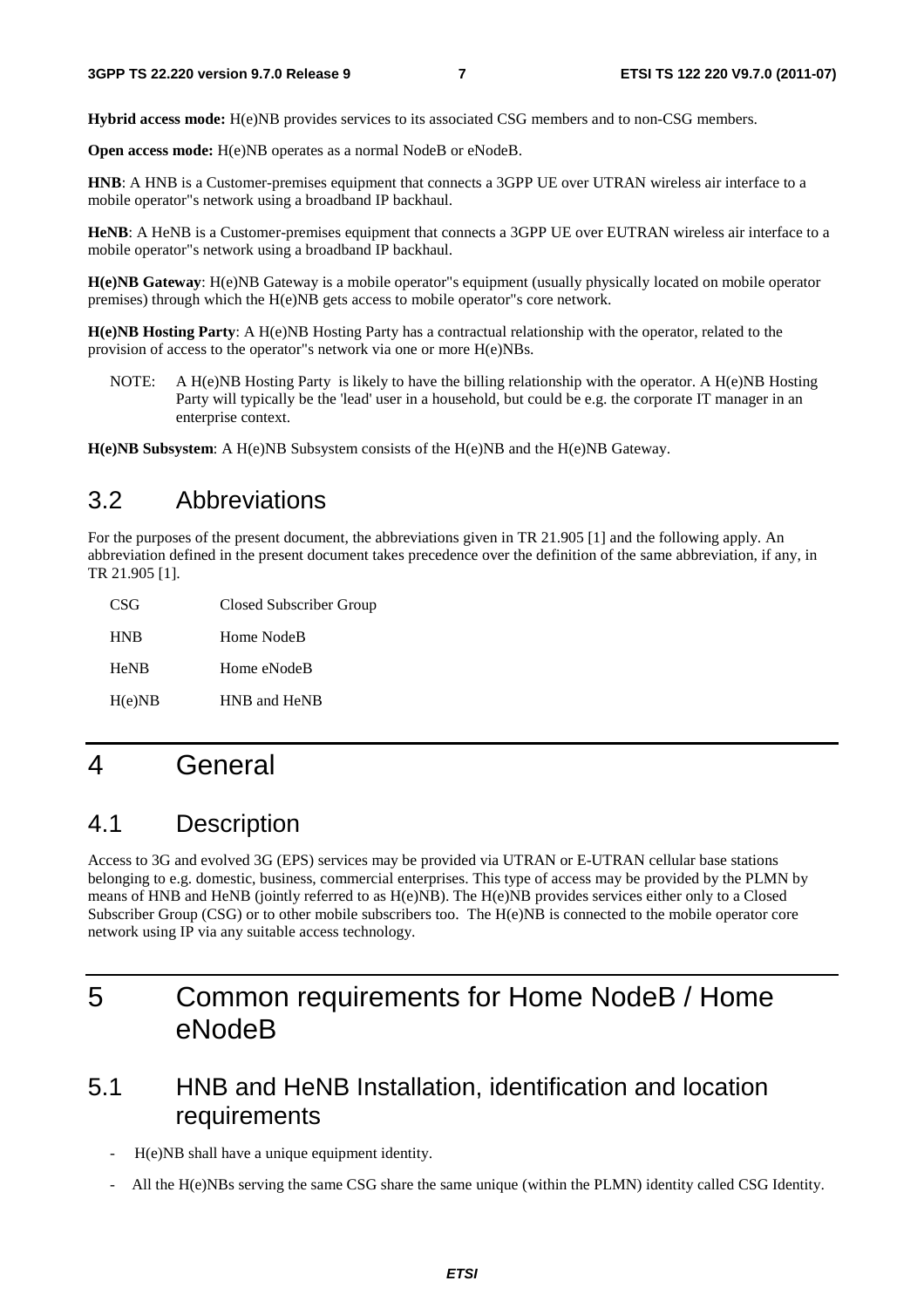- NOTE: CSGs of different PLMNs are considered different, even if the PLMNs are indicated to the UE as "equivalent PLMNs" [10].
- It shall be possible to support at least 125 million CSG Identities within a PLMN of an operator.
- The radio transmitter of a H(e)NB shall not be activated until configured and authorised by the operator.
- When installing, provisioning, configuring or re-configuring an  $H(e)NB$  the operator shall be able to:
	- verify the H(e)NB's identity.
	- obtain the geographical location of the H(e)NB.
- NOTE: The scenario where a H(e)NB is connected to one operator"s network and later changed to another operator"s network is not required.
- The operator shall be able to determine that the H(e)NB is installed and operated in accordance with all relevant regulatory requirements.
- The operator shall be able to configure the settings of the  $H(e)NB$ . In the case where the  $H(e)NB$  has detrimental impact on the spectrum usage, the H(e)NB can be set to out-of-service by the operator.
- Installation and activation of a new H(e)NB shall require no reconfiguration of the operators network.
- The impact of H(e)NB on the core network should be minimised.

### 5.2 OA&M Requirements

- H(e)NB shall support the automatic discovery of an operator"s management platform.
- It shall be possible to make use of the operator"s management platform to carry out OA&M functions for H(e)NB. The management connection between H(e)NB and the operator's management platform shall be endto-end secure.
- H(e)NB shall support OA&M procedures which allow the operator to remotely configure the H(e)NB, deploy software upgrades, detect and report changes in RF conditions and perform general OA&M tasks. The OA&M procedures shall be as closely aligned as possible with those that are commonly used in broadband access networks such as defined in TR-069 Amendment 2 [5].
- If the connection between  $H(e)NB$  and the rest of the operator network is out of service, then it shall be possible within an operator"s defined time period for the H(e)NB to deactivate the air-interface.

### 5.3 Access Control requirements

#### 5.3.1 General

- Subject to operator and  $H(e)NB$  Hosting Party agreement, the operator shall be able to configure the  $H(e)NB$ with open, hybrid or closed access mode.
- When the  $H(e)NB$  is configured for open access mode, it shall be possible for the  $H(e)NB$  to provide services to subscribers of any PLMN, subject to roaming agreement.
- When the H(e)NB is configured for hybrid access mode, it shall be possible for the H(e)NB to provide services to:
	- its associated CSG members, and
	- subscribers of any PLMN not belonging to its associated CSG, subject to roaming agreement.
- When the H(e)NB is configured for closed access mode, only users that belong to its associated CSG shall be able to obtain services.
- CSG members may include subscriber of any PLMN subject to roaming agreement.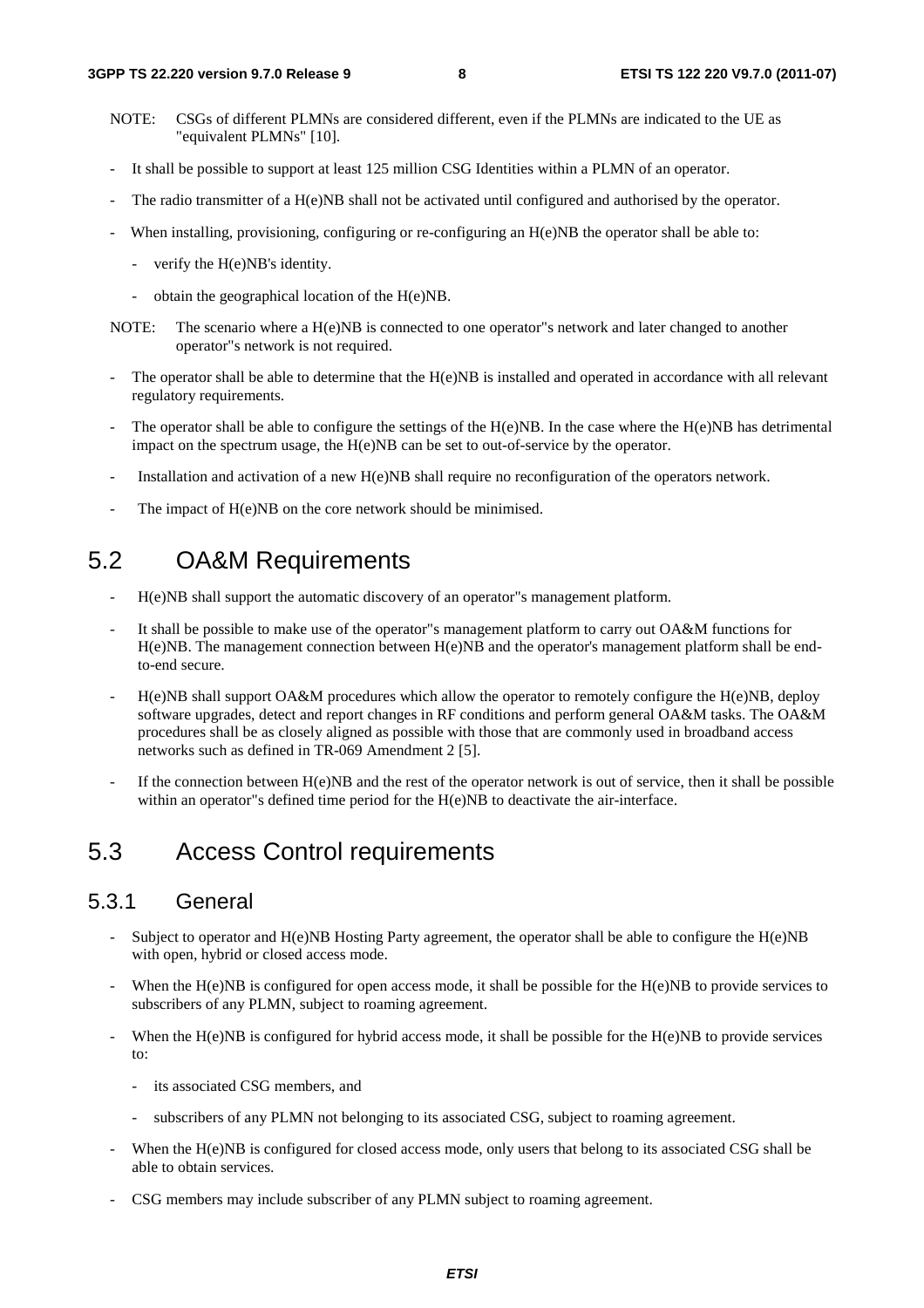### 5.3.2 Closed Subscriber Group

- The CSG manager shall be able, under the operator supervision, to add, remove and view CSG membership
- NOTE: the interaction of the user with the application that manages the Allowed CSG Lists is out of scope of 3GPP (e.g. Web interface).
- The UE shall contain a list of allowed CSG identities (Allowed CSG List). It shall be possible to store the Allowed CSG List in the USIM. When available, the list on the USIM shall be used. It shall be possible for both, the operator and the UE, to modify the Allowed CSG List.
- The UE shall allow the user to introduce new CSGs to the Allowed CSG List by means of manual CSG selection only.
- The UE shall maintain an operator controlled list of allowed CSG identities (Operator CSG list). It shall be possible to store the Operator CSG list in the USIM. When available, the list on the USIM shall be used. It shall be possible for the operator to modify the Operator CSG List.
- The two lists are maintained independently from each other. A change in the Operator CSG list shall not trigger the UE to modify the Allowed CSG list to reflect such change automatically.
- All CSG cells belonging to a CSG identity not included in the Allowed CSG List or Operator CSG list shall be considered not suitable by the UE ('not suitable' as specified in TS 25.304 [6] and TS 36.304 [7]).
- Each CSG identity shall be associated to a subscriber group which identifies the subscribers allowed to access the CSG.
- When the subscriber group is updated, the affected UE shall be informed accordingly.
- For temporary members, it shall be possible to limit the period of time during which the subscriber is considered a member of a CSG (granted access rights). It shall be possible to configure a time period for each temporary member.
- The time period shall be configurable by the CSG manager and/or the operator operating the CSG and shall span from 1 decihour to several days. Unlimited membership to the CSG is allowed.
- When a CSG is no longer considered available to provide services, except for emergency calls (i.e. due to time period expiry or removal of the CSG membership), it shall be possible to continue the established communication in another cell not belonging to this CSG.
- In hybrid access mode when services cannot be provided to a CSG member due to a shortage of  $H(e)NB$ resources it shall be possible to continue the established communication of non-CSG members in another cell.
- In hybrid access mode, to minimise the impact on CSG members from established communication of non-CSG members, it shall be possible for the network to allow the data rate of established PS communication of non-CSG members to be reduced.

### 5.4 Display requirements

### 5.4.1 CSG Type

The CSG Type is an indicator provided by the UE that is configured by the operator.

It shall be possible for the operator to associate a CSG identity in the UE"s Allowed CSG List or the Operator CSG List with a CSG Type. Therefore, it is possible that a CSG identity stored in different UEs may either be associated with the same CSG Type or with different CSG Types.

NOTE: The CSG Type allows, for example, information on the applied billing regime to be given to the user.

When a UE camps on a cell with a CSG identity that is part of the UE"s Allowed CSG List or the Operator CSG List and has an associated CSG Type, a UE that has a display capability shall provide the user with the associated CSG Type. A UE that does not have a display capability may provide the CSG Type by other means, e.g. voice notification.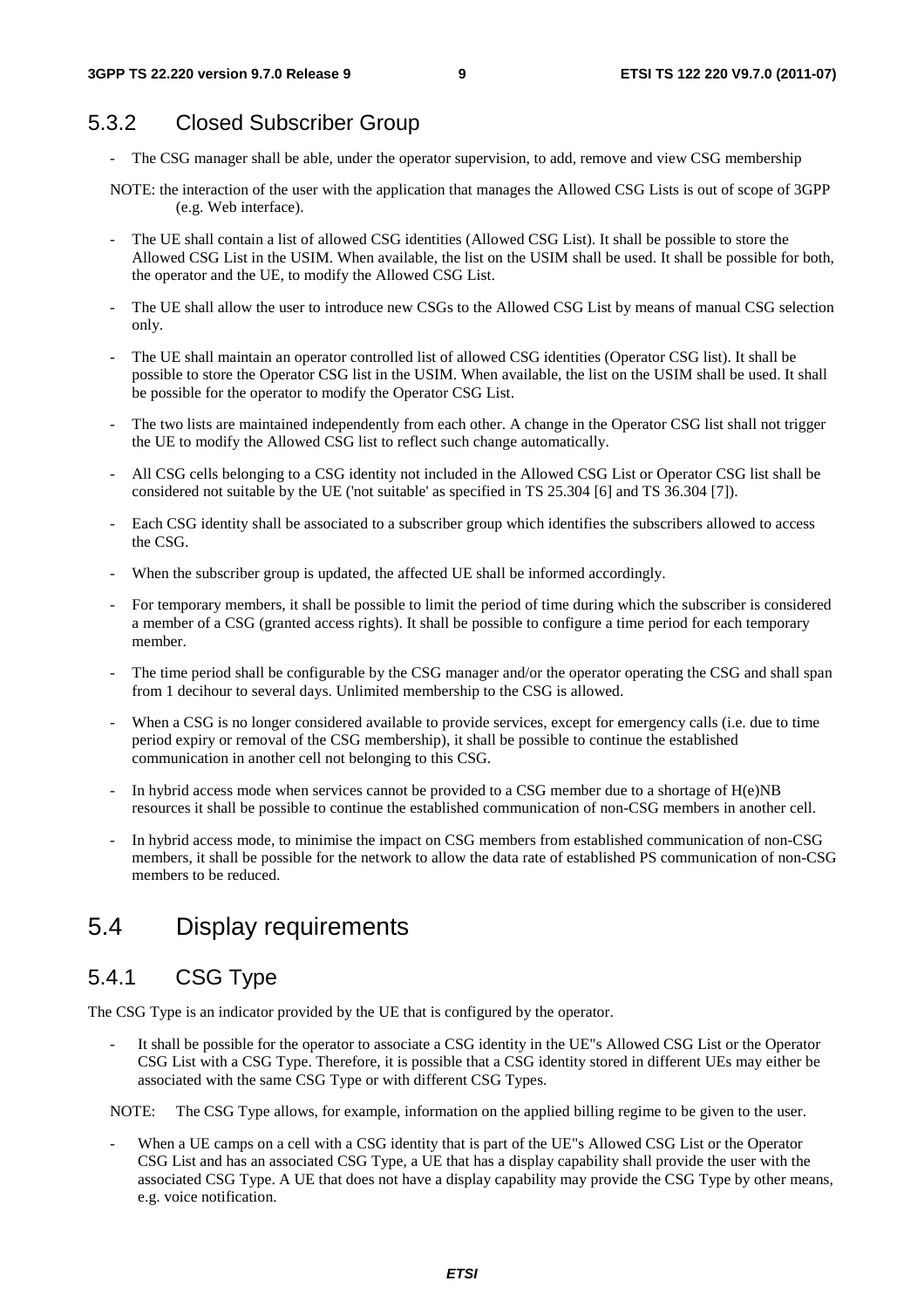- If the CSG Type for a CSG identity has not been configured in the UE, the UE may provide the HNB Name instead. In this case, the user is notified that the UE is providing the HNB Name rather than CSG Type.
- It shall be possible to store the CSG Type in the USIM. As an option, the CSG Type may be stored in the ME. If the CSG Type is present in the USIM, a CSG Type stored in the ME shall be ignored. If the CSG Type is present in the Operator CSG list, a CSG Type present in the Allowed CSG list shall be ignored.
- The CSG Type shall be stored in text and/or graphical format. When the CSG Type has a text component, the CSG Type text length shall not exceed 12 characters in any language.

#### 5.4.2 HNB Name

HNB Name is a common name referring to HNB/HeNB as defined in TR 21.905 [1].

- It shall be possible for a CSG cell and for a hybrid cell to broadcast a HNB Name in free text format. The UE may display the HNB Name when camping on the cell where it is broadcasted. The HNB Name, if broadcasted or stored in the UE, shall be available to the user during manual CSG selection. The HNB Name shall be configurable by the operator or the H(e)NB Hosting Party at the discretion of the operator.
- The HNB Name length shall not exceed 48x8 bits.
- NOTE: In order to allow the maximum flexibility in the way the HNB Name is configured in any language, UTF-8 coding should be used; this allows a maximum length of 48 characters coded on one byte, 24 characters on two bytes, 16 characters on 3 bytes down to a minimum of 12 characters if all characters are encoded on 4 bytes.
- The HNB Name may be stored in the USIM. If the HNB Name stored on the USIM is available, it shall take precedence over the broadcasted HNB Name.
- The HNB Name may be stored optionally in the ME. If the HNB Name is present in the USIM, the HNB Name in the ME shall be ignored. If the HNB Name is present in the Operator CSG list, a HNB Name present in the Allowed CSG list shall be ignored.
- NOTE: The HNB Name is necessary in order to aid the user in choosing the correct CSG identity when performing a manual CSG identity selection.

### 5.5 Mobility Aspects for Home NodeB and Home eNodeB

#### 5.5.1 PLMN selection

The standard automatic and manual network selection procedures are used to register a UE on a PLMN via a H(e)NB.

#### 5.5.2 Idle-mode operation

In addition to normal cell reselection procedures, the following requirements apply:

- It shall be possible to support idle mode mobility between a  $H(e)NB$  cell and other cells and between  $H(e)NB$ cells.
- A UE in idle mode shall prefer to select a cell whose CSG Identity is in the UE"s Allowed CSG List or in the Operator CSG list, when the cell reselection criteria has been met.

NOTE: All CSG identities on the Allowed CSG list and the Operator CSG list have the same priority.

The cell reselection procedure should not result in excessive power consumption in the UE.

#### 5.5.3 Connected mode operation

It shall be possible to support service continuity, including handover, between a  $H(e)NB$  cell and other cells and between H(e)NB cells.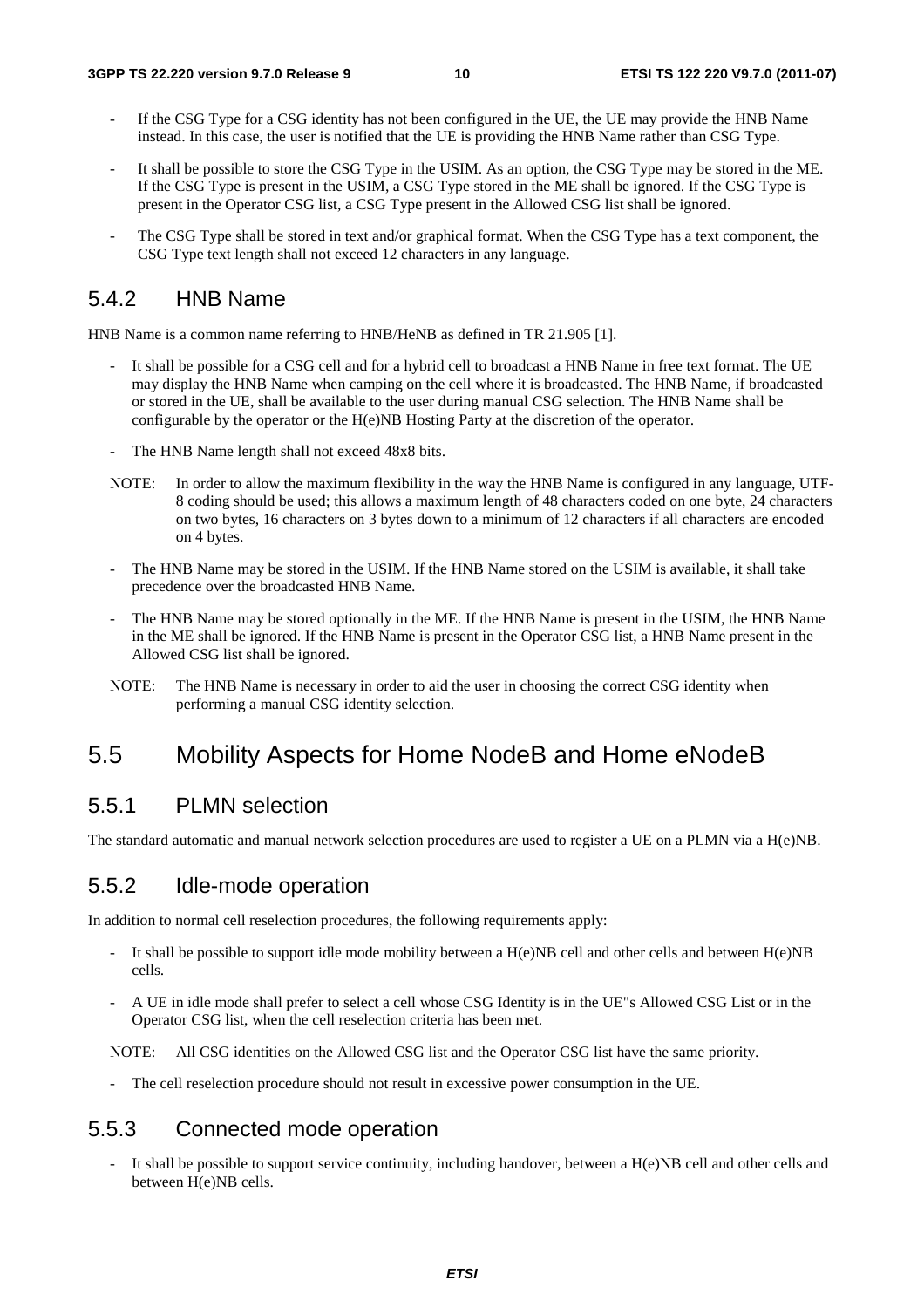### 5.5.4 Manual CSG selection

The user shall be able to request the UE to perform a scan for available CSGs. When such request is received the UE shall perform a scan of available CSGs, their CSG Identities and their HNB Names. In the UE display, the available CSGs shall be represented by their associated HNB Names and PLMN Name(s). If the HNB Name is not available, the CSG Identity shall be displayed instead.

An indication shall be given to the user as to which of the available CSGs is contained in the Allowed CSG List or Operator CSG list. The available CSGs shall be displayed in the following order:

- The CSGs, whose CSG Identities are contained in the Allowed CSG list.

- The CSGs, whose CSG Identities are contained in the Operator CSG List.
- Any other CSG, whose CSG Identity is not included in the Allowed CSG List or the Operator CSG list.

The HPLMN shall configure, on a PLMN basis, the UE to display the available CSGs so that either:

- all CSGs are displayed, or
- only CSGs in the Operator CSG List are displayed.
- NOTE: It is assumed that OMA DM/OTA will be used by the HPLMN to configure the ME/USIM

By default, the UE shall display all available CSGs for any PLMN, unless the UE has been configured by the HPLMN, for a specific PLMN, to display only CSGs in the Operator CSG List that are available.

When the user selects an entry in the list, the UE shall reselect any of the available cells with the CSG chosen by the user.

The UE shall attempt to register to the PLMN.

If the registration attempt is accepted, the UE shall add the CSG identity to the Allowed CSG list unless the cell is a hybrid cell or the identity is already present in the list.

If the registration attempt is rejected and the CSG entry is in the CSG list, that CSG shall be removed from the list.

In addition, when the user manually selects a CSG in a PLMN, which is different from the last registered PLMN, the following behaviour applies:

- The UE shall enter into Manual PLMN Selection state.
- The UE shall attempt to register to the PLMN. This PLMN shall not be stored as the Last Registered PLMN.
- When the UE is no longer in the service area of the CSG the UE shall return to the previous PLMN Selection state.

### 5.6 Services support

#### 5.6.1 General

- Subject to availability of network resources there shall be no difference in the user experience when using the PLMN provided services via H(e)NB or via NodeB/eNodeB (NB/eNB).
- Depending on operator preferences and in compliance with regulatory requirements ETWS and PWS [9] shall be supported.
- Any additional registration and paging load as a result of H(e)NB deployment shall be minimized.
- Deployment of H(e)NBs and NB/eNBs on the same spectrum should not degrade the performance of UEs receiving service from NB/eNBs.
- Deployment of H(e)NBs and NB/eNBs on the same spectrum should not degrade the NB/eNB"s coverage and capacity.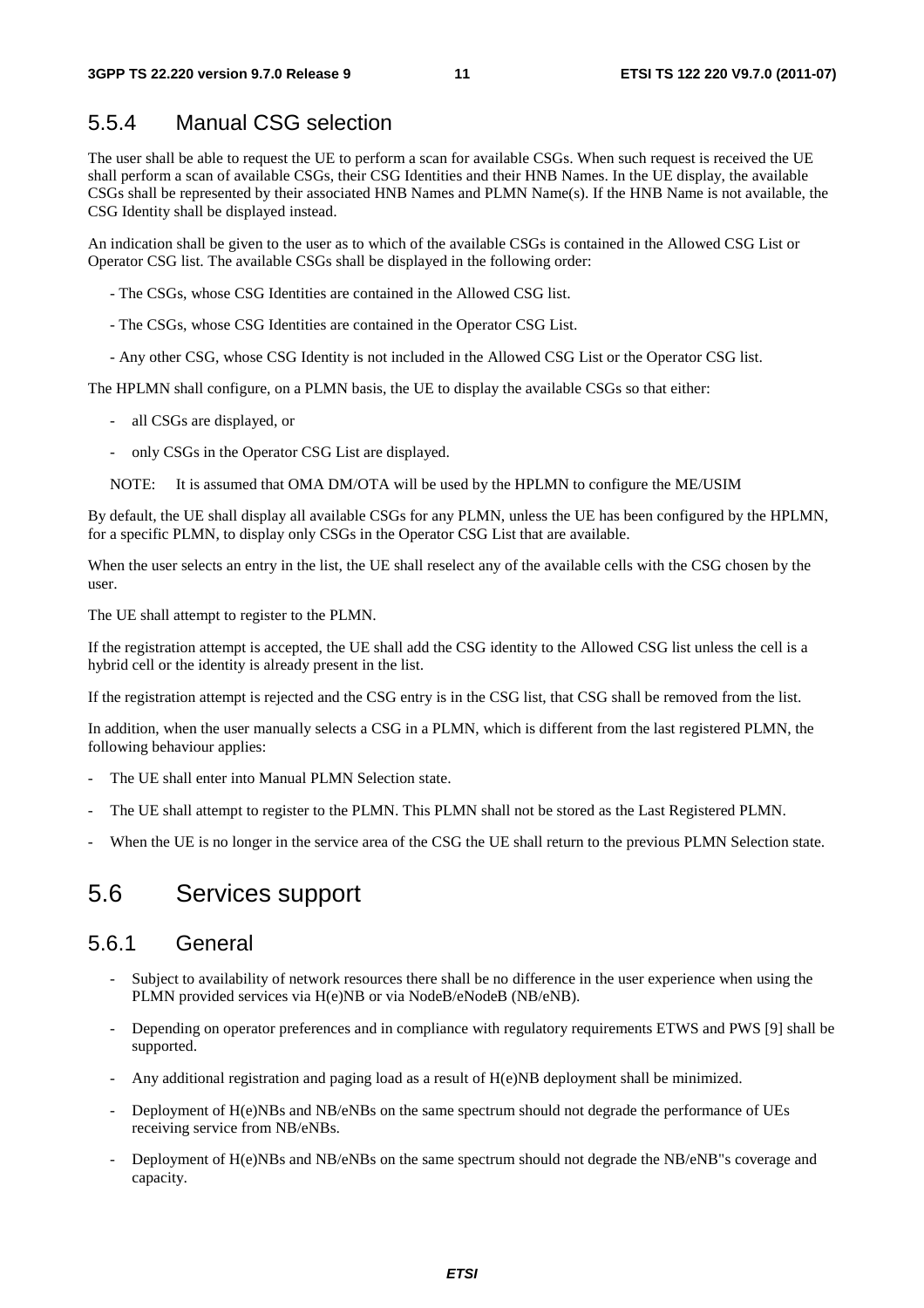#### 5.6.2 Emergency services

- H(e)NB shall support emergency calls for both CSG and non CSG members as specified in TS 22.101 [4].
- It shall be possible for the operator to provide location information of the UE attempting an emergency call over a H(e)NB. The location information shall be sufficiently accurate to comply with the regulatory requirements that apply to the area where the H(e)NB is deployed.

### 5.7 Local IP access in the home based network

#### 5.7.1 Description

H(e)NB Local IP Access to the home based network provides access for a directly connected (i.e. using H(e)NB radio access) IP capable UE to other IP capable devices in the home. Traffic for local IP access is expected to not traverse the operator"s network except H(e)NB. The home based network itself and the devices in the home based network are not within the scope of 3GPP standardisation.



#### 5.7.2 General requirements

- It shall be possible that a H(e)NB supports Local IP Access to the home based network in order to provide access for a directly connected (i.e. using H(e)NB radio access) UE to other IP capable devices in the home. The following requirements apply to support Local IP access to the home based network:
- Simultaneous access from a UE to both the operator"s core network and Local IP Access to the home based network shall be supported.
- Local IP Access to the home based network shall be possible without traversing the operator"s network except H(e)NB, subject to regulatory requirements.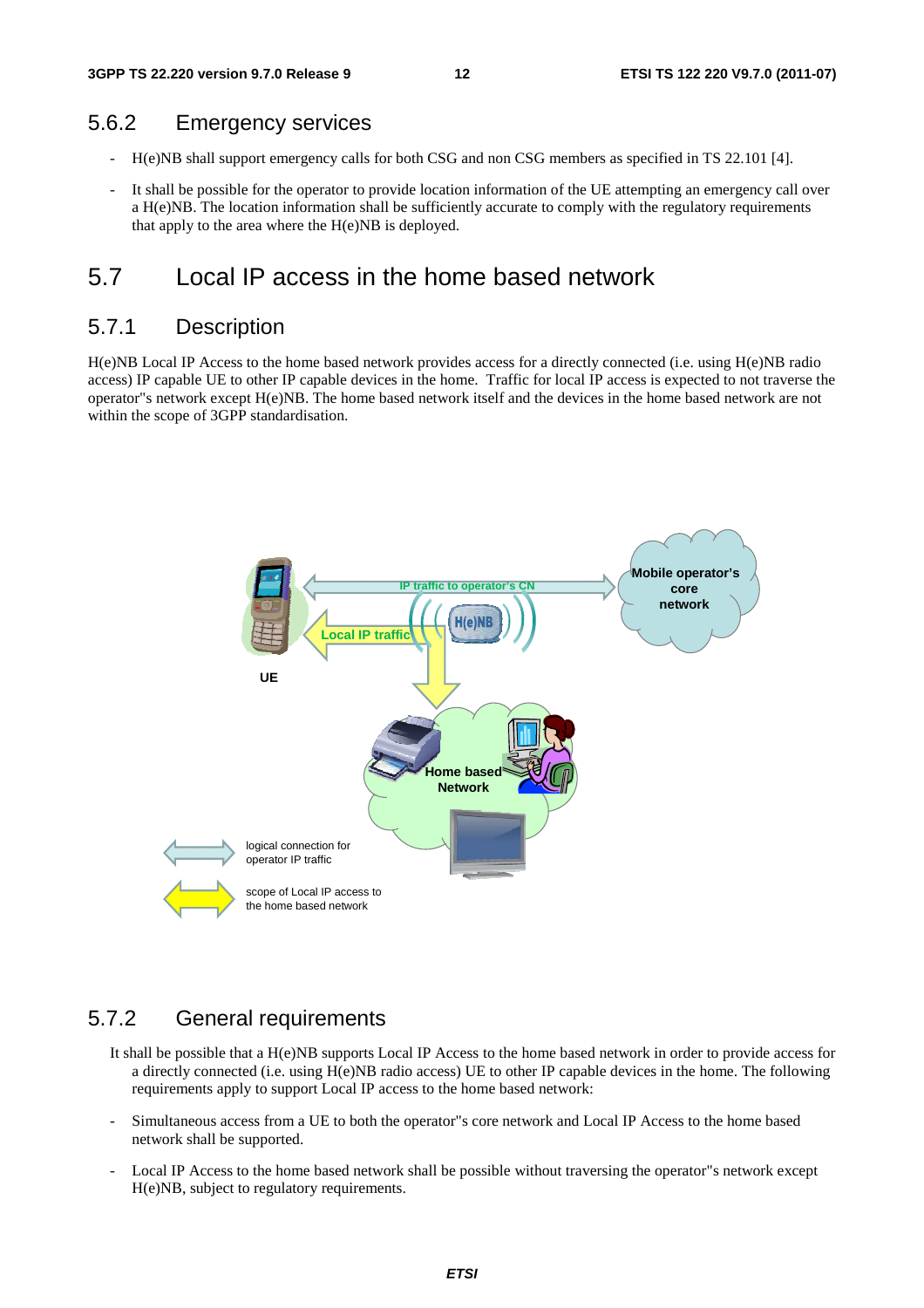- Access to local IP through the H(e)NB E-UTRAN/UTRAN-interface shall only be granted to UE with valid subscription.
- Pre-Rel 9 UEs should be able to use Local IP Access to the home based network.
- It shall not be precluded for a device in the home based network to contact a UE via Local IP Access to the home based network.
- NOTE: Loss of access to Local IP Access to the home based network is acceptable as a UE moves out of H(e)NB coverage.
- The operator or the H(e)NB Hosting Party, within the limits set by the Operator, shall be able to enable/disable Local IP Access to the home based network per H(e)NB.
- It shall be possible to collect and make available to the operator statistics information (e.g. regular reporting of Local IP traffic volume) for each user on the use of the Local IP Access to the home based network.
- Local IP access to the home based network shall not compromise the security of the operator"s network.

### 5.8 Void

### 5.9 Local IP Access to the Internet

It shall be possible that a H(e)NB supports Local IP Access to the Internet to provide access for a directly connected (i.e. using H(e)NB radio access) UE to the Internet. The following requirements apply to support Local IP Access to the Internet:

- It shall be possible to be done without traversing the operator network.
- Simultaneous access from a UE to both the operator"s core network and Local IP Access to the Internet shall be supported.
- The operator or the H(e)NB Owner, within the limits set by the operator, shall be able to enable/disable Local IP Access to the Internet per H(e)NB.
- It shall be possible to collect and make available to the operator statistics information (e.g. regular reporting of Local IP traffic volume) for each user on the use of the Local IP Access to the Internet.
- Local IP access to the internet shall not compromise the security of the operator"s network.
- NOTE: When a UE is using the Local IP Access to the Internet, it is assumed that the H(e) NB does not provide any support to LI.

# 5.10 UICC and H(e)NB

Optionally, the H(e)NB may support identification and authentication of the H(e)NB Hosting Party by means of a UICC-based application.

This application may also contain information for the initial provisioning (e.g. the O&M system contact).

If the H(e)NB supports the H(e)NB Hosting Party application,

- The H(e)NB shall support the use of the operator"s UICC application management platform to configure the Hosting Party application.

Note: UICC application management is specified in 3GPP TS 31.115 [11] and 3GPP TS 31.116 [12].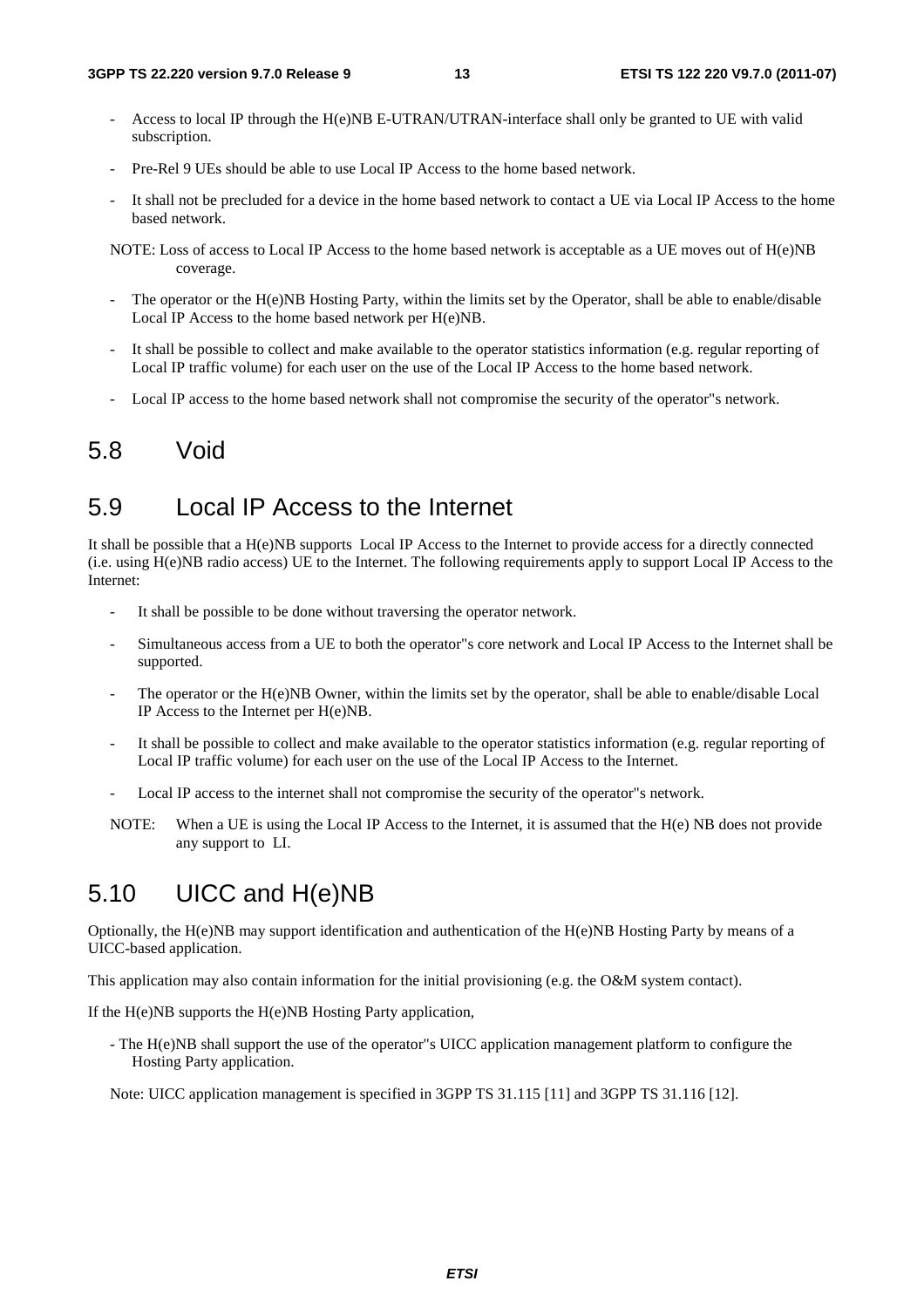# 6 Requirements for Home NodeB

### 6.1 Access Control

- It shall be possible to control access (i.e. accept and reject connection requests) of pre-Release 8 UEs.

NOTE: Such mechanisms may be different for those used to access control a Release 8 UE.

- The operation of a HNB shall not adversely impact the performances of a pre-Release 8 UEs operating in the area where the HNB is active and vice versa.
- The total bandwidth from the HNB towards the network for 4 simultaneous TS11 or TS12, including signalling and overhead, shall not exceed 200 kbps

### 6.2 Void

# 7 Requirements for Home eNodeB

### 7.1 Services support

#### 7.1.1 Television Service

- It shall be possible to support Television services [3].
- If Television service is supported, it shall be possible for an operator to configure the MBMS Television service so that the typical switching time between different content streams, from the end user's perspective, does not exceed 2 seconds [3].

# 8 Quality of Service

### 8.1 General

It shall be possible to provide information of the QoS treatment used for traffic traversing the  $H(e)NB$  to the H(e)NB broadband access mechanism.

### 8.2 Admission Control

- The network shall be able to perform admission control based on the available H(e)NB backhaul resource.
- The network shall be able to set different criteria for admission control in a hybrid cell for CSG and non-CSG members.

# 9 Security and privacy

### 9.1 General

The use of  $H(e)NB$  shall not compromise the security of any PLMN or broadband access network.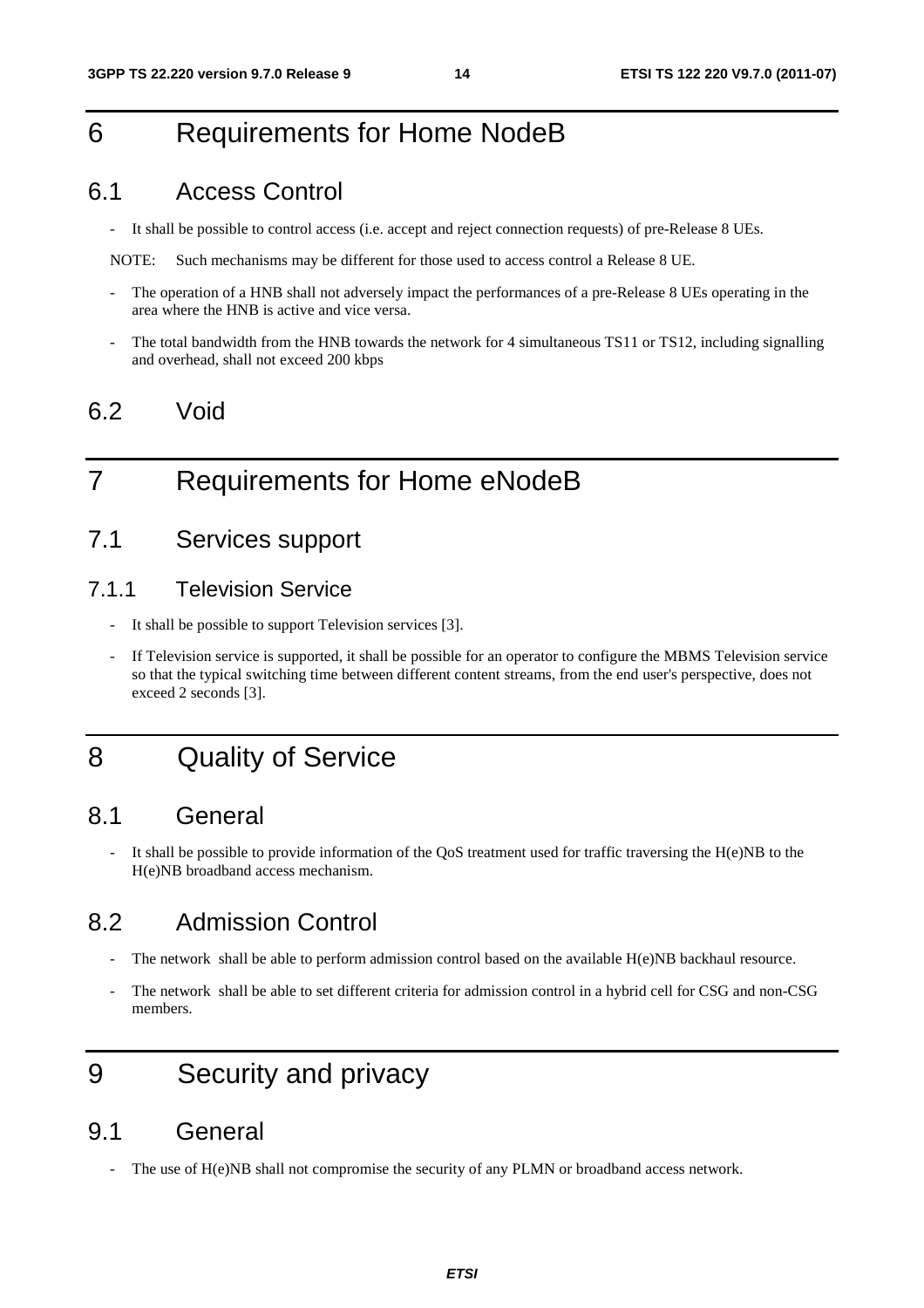### 9.2 Security Requirements

- The H(e)NB shall provide a high level of security, equivalent or better than Rel-8 3GPP systems.
- Security policy shall be under the control of the H(e)NB network operator.
- The H(e)NB shall not impact the security of the UE.

### 9.3 Privacy

- The H(e)NB shall not compromise user privacy for UEs that are using the H(e)NB, including communication confidentiality, location privacy and identity protection.

# 10 Charging Aspects

NOTE: Refer to charging requirements in TS 22.115 [8]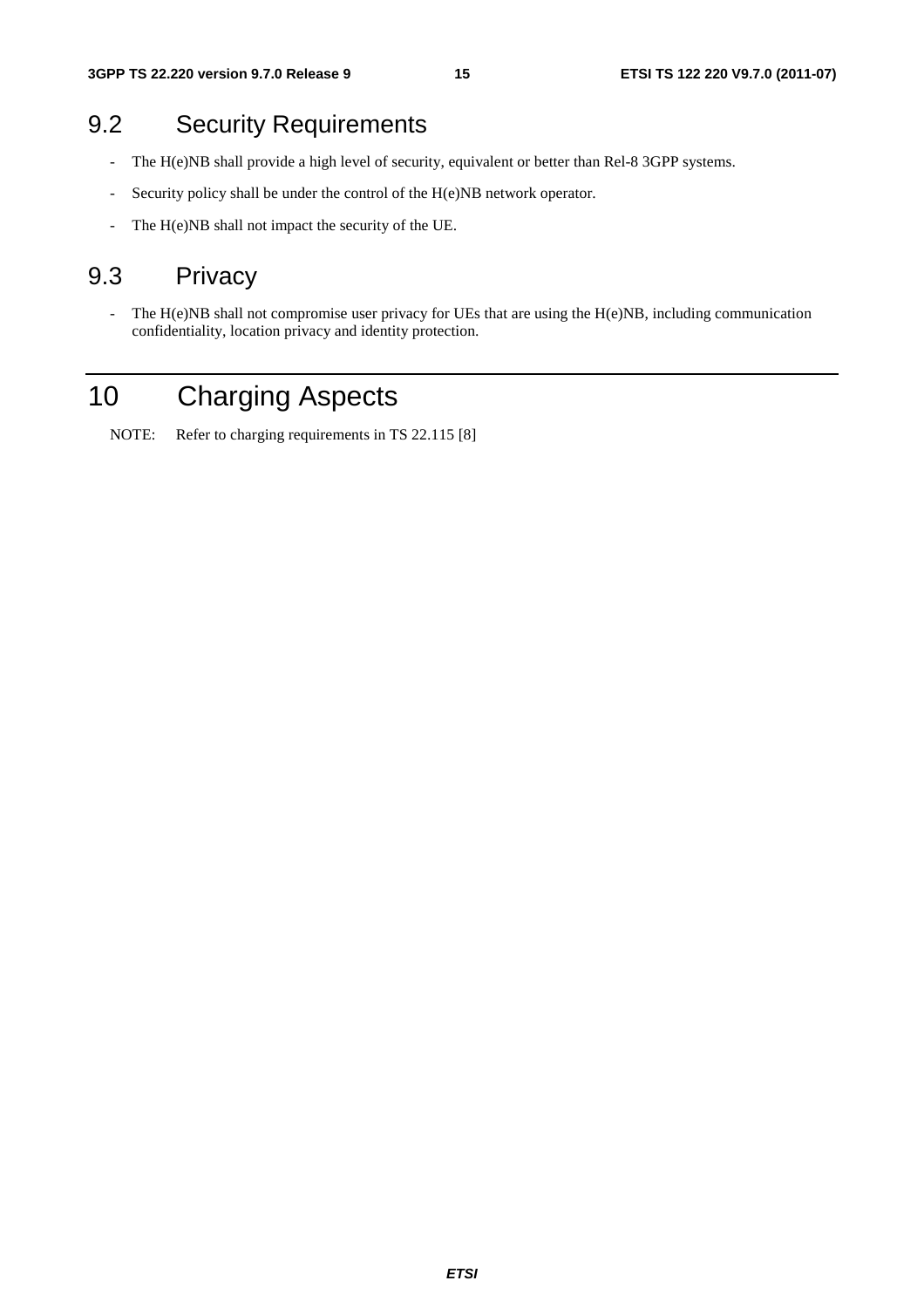# Annex A (informative): Use cases

These use cases do not imply any requirement beyond that which is contained in the normative part of this TS.

#### **Usecase-1: H(e)NB Mobility**

User A connects to the H(e)NB via mobile device. User A should be able to move around within the H(e)NB coverage in the home or enterprise. User should also be able to invoke additional services based on user policy and operator policy.

#### **Usecase-2: H(e)NB Guest Users**

User A and User B are subscribers of Operator 1 and Operator 2 respectively. User A visits User B in his home and User B allows User A to use H(e)NB in User B"s home. User A should be able to access all the services he is subscribed to from Operator 1 based on the policies set by User B and operator 2. Operator 1 and Operator 2 have roaming agreement.

#### **Usecase-3: HNB/HeNB – NB/eNB Handovers**

User A subcribes to cellular services of Operator 1 and is authorised to access a HNB/HeNB from same or other operator. User A starts service in the H(e)NB coverage and continues moving into a cellular network. Similarly User A starts service in cellular network and continues moving into H(e)NB coverage. User A does not see any impact on services due to mobility in both cases.

#### **Usecase-4: Access to Home based services**

User A connects to the H(e)NB via mobile device. User A should be able to access home based services (e.g. local digital media servers and digital media players) from the mobile device. Other users may access the home based services subject to H(e)NB Hosting Party policies.

#### **Usecase-5: Media Transfer**

User A connects to the H(e)NB via mobile device. User A starts viewing video streaming service on the mobile device. User A then wants to continue viewing the video on a different screen for better viewing. User A should be able to transfer the session to a high-definition TV or PC connected via broadband connection. User A should also be able to transfer the session from the TV or PC to a mobile device and continue the session in the H(e)NB coverage and also in the cellular network.

#### **Usecase-6: IMS capable HNB used for coverage purposes**

In this scenario, the reason for an operator to introduce IMS capable HNB is to offload voice traffic from his existing CS core network to IMS. However, as in this scenario the usage of 'legacy' services (e.g. CS Fax) is still assumed - only the utilization of network resources is to be changed - it is requested that IMS capable HNB provides all the services/ capabilities that are provided through regular Node B from the beginning.

#### **Usecase-7: IMS capable HNB for a new business model**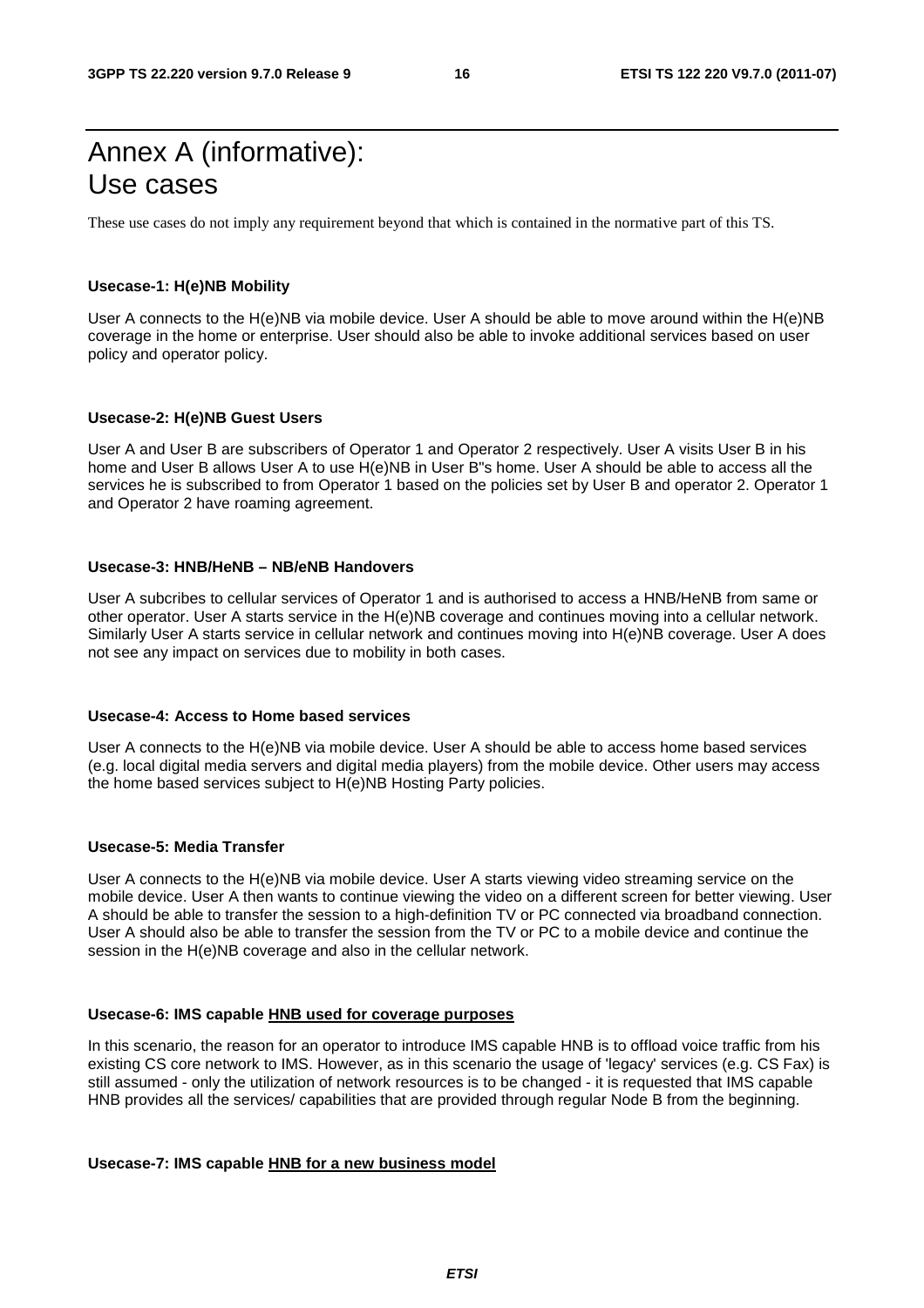This scenario starts with a view that HNB is located in the user"s residence and the UE is the preferred equipment to interact with home services/ applications. New business can be expected there. In this scenario, some of the CS services/ capabilities that are provided through regular Node B might not be needed or might be provided in a later step if the operator could instead offer attractive new services under IMS capable HNB only.

#### **Usecase-8: IMS capable HNB for Green field operator**

This scenario expects new players to get into the mobile market. In this scenario, they would aim to deploy cost efficient and future proof infrastructure, i.e. no CS domain but IMS/PS domain only, regardless of whether or not UEs have IMS client on them.

#### **Usecase-9: Hybrid access mode**

In order to improve the coverage in a shopping mall, H(e)NBs are deployed. The shopping mall owner may have been provided a special deal by the network operator where the employees of the shopping mall will get preferential charging rates and priority access when accessing services via these H(e)NBs. In exchange, the shopping mall owner allows the public to use the H(e)NBs to access the normal network operator services. The H(e)NB Hosting Party should not need to manage the public access and the public should not need to do anything special in order to get services on the H(e)NB.

#### **Use case-10: Open access mode**

Typically to enhance coverage or capacity of an operator"s public network, for example in railway stations, airports, stadiums, etc, taking benefit of the H(e)NBs additional functionality (e.g. uncoordinated deployment).

#### **Usecase-11: HNB interacts with Home network**

User A connects with his UE (possibly a pre-Rel 9 UE) to the HNB with IMS Interworking and Local IP Access to the home network capabilities. The home network accommodates home network devices (Intercom, Door lock, Network radio, Photo server, etc.) and the HNB. User A should be able to communicate with a visitor at Intercom via the mobile device.

#### **Usecase-12: HNB interacts with IP-PABX**

User A connects with his UE (possibly a pre-Rel 9 UE) to a HNB with IMS Interworking and Local IP Access to the home network capabilities at an office. The HNB might be deployed and interconnect with an enterprise extension telephone system (e.g. SIP based PABX). User A should be able to make/receive an extension call to/from fixed line UE under SIP based PABX. In addition, User A with the mobile device and User B with computers should be able to access a common groupware server at the office and share the same information such as schedule, emails, etc.

#### **Usecase-13: Electronic customer guide in shopping centre, using Local IP access**

A department store or shopping centre provides electronic shopping guide. When user A enters into a shopping centre where a shopping centre H(e)NB is installed, an invitation indication shows up on his mobile device which he accepts. This allows him access to the centre"s H(e)NB. Subsequently, he accesses the centre"s customer service server, which is only accessible through the H(e)NB where he uploads his shopping list. The customer service server responds a list of sale items of similar nature. He accepts or declines the various choices and the final shopping list is downloaded to his UE. While user A is waiting, User A watches free TV show or advertisement provided through the H(e)NB for the shop customer. While in the shopping centre the user has simultaneous access to operator"s and local shopping centre services.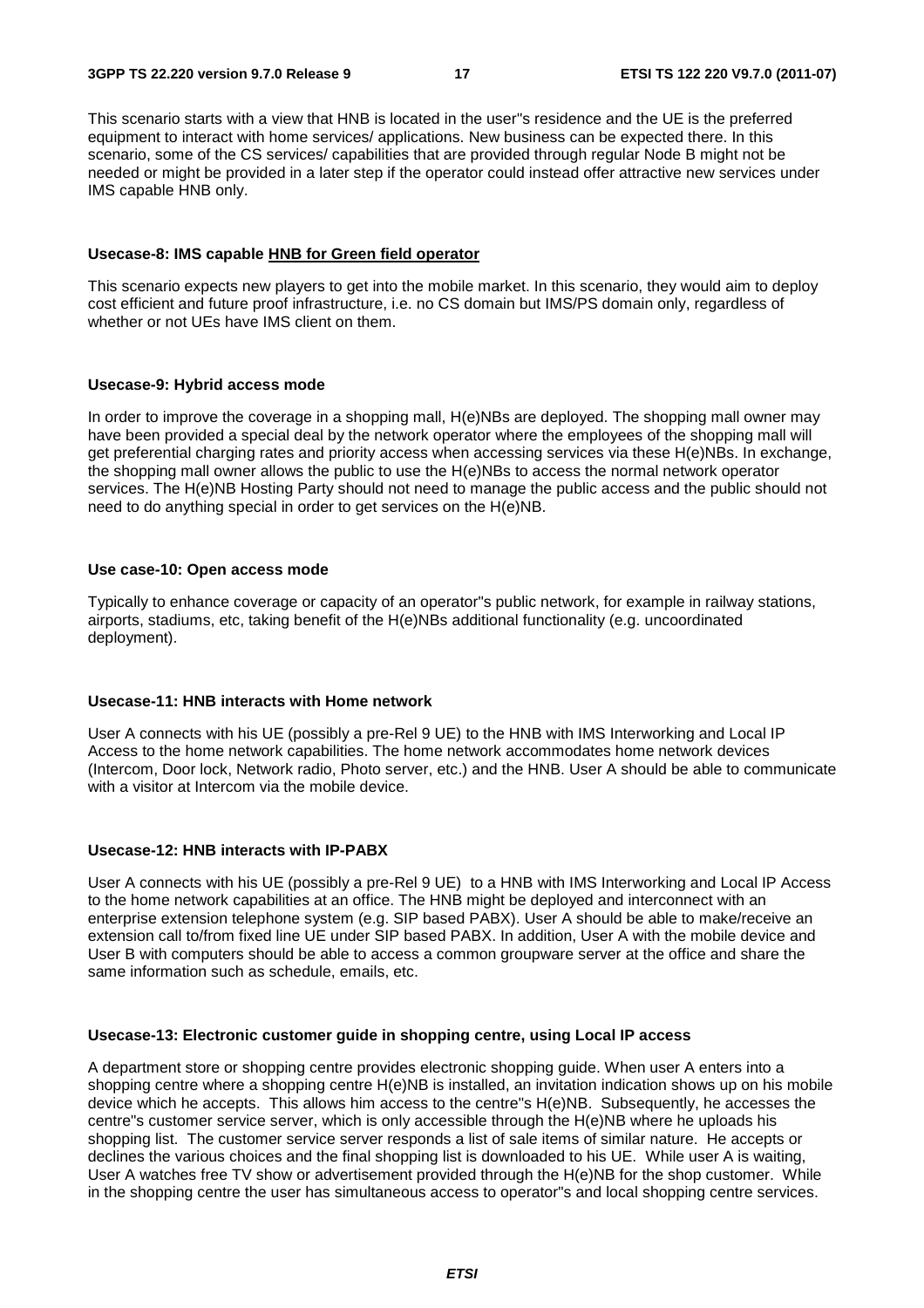#### **Usecase-14: Local IP Access**

The user has the subscription through home operator H. The user is served by the home operator H. The UE obtains IP connectivity in both a local gateway to obtain local connectivity for IMS services (e.g. as in local IP access or for enterprise scenarios with call to other terminals in the PABX area) and to a home gateway (as in normal connectivity for IMS services). For IMS sessions to be routed to e.g. remote terminals, the traffic is sent through the connectivity with the home gateway, whereas for IMS session that can be routed locally (e.g. based on local phone number), the traffic is sent through the connectivity with the local gateway through the local IP access. Whether the UE routes a specific IMS session through the local access or the home gateway can be controlled on a per session basis. Also, the UE may obtain local connectivity by default (e.g. based on static configuration by the operator) or dynamically based on indication by the IMS server.

#### **Usecase-15:**

Subscriber A from Network A owns HNB/HeNB A because of no macro network coverage . Guest user B from Network B visits subscriber A"s house. Subscriber A wants to allow guest user B access to HNB/HeNB A while the guest user B is visiting.

#### **Usecase-16:**

Corporation A has sites in country A, B and C. Corporation A has employees from country A and B. Employees in country A are from Operator AA and AB. Employees in country B are from Operator B. Corporation A has HNB/HeNB in country A from Operator AA and country B from Operator B. Employees from country A and B are allowed access to HNB/HeNBs in country A and B.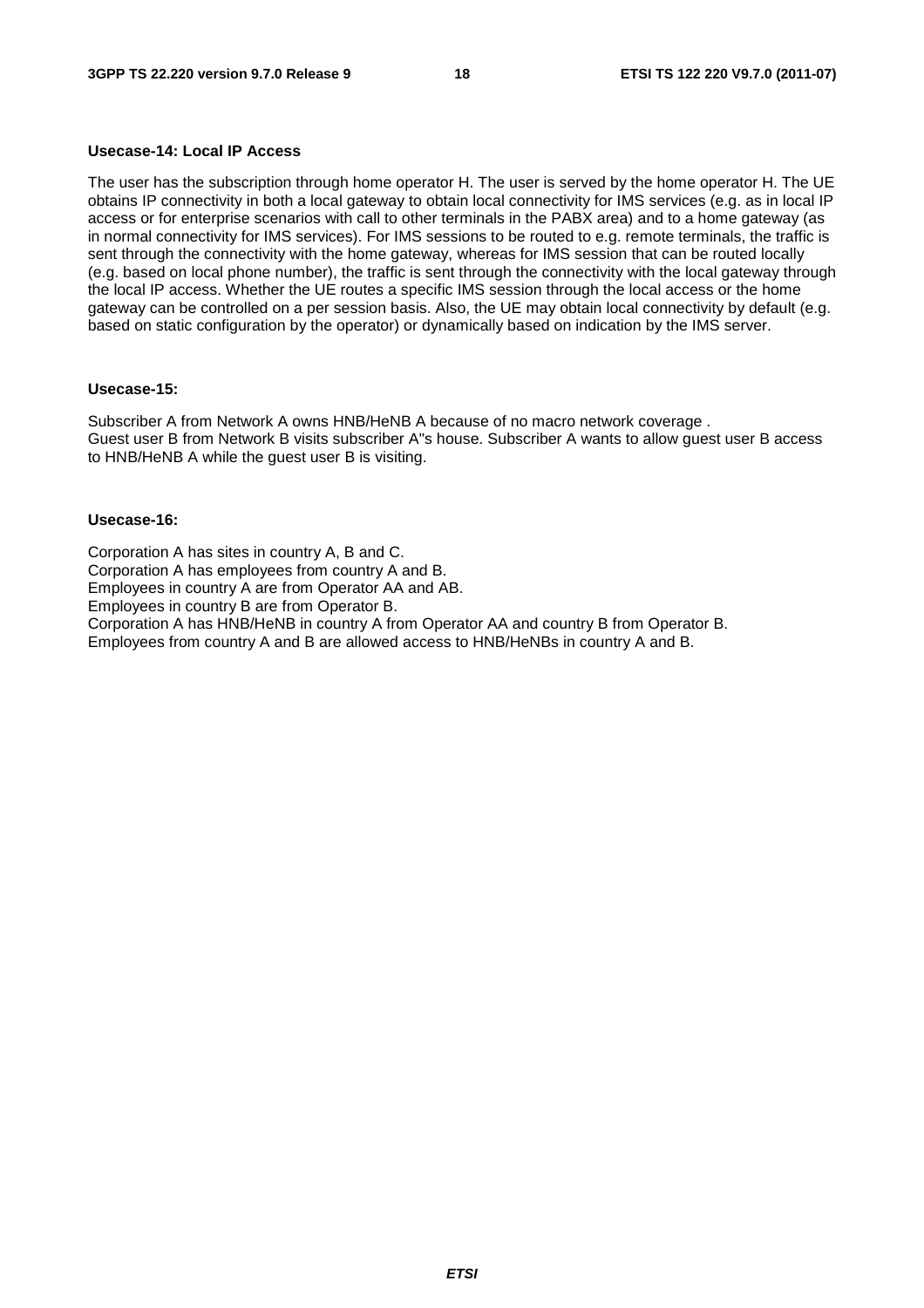# Annex B (informative): Clarification of H(e)NB Access Modes

Table B.1 illustrates the different H(e)NB Access Modes and what access is allowed for UEs of any release depending on whether the UE is allowed access to the CSG.

In Table B.1 'Access' means 'Access to services'.

'Preferential access' means the user will get preferential access to the cell.

|                              | <b>H(e)NB Access Mode</b> |           |                            |  |  |  |
|------------------------------|---------------------------|-----------|----------------------------|--|--|--|
|                              | Open                      | Closed    | <b>Hybrid</b>              |  |  |  |
| UE allowed access to CSG     | Access                    | Access    | <b>Preferential Access</b> |  |  |  |
| UE not allowed access to CSG | Access                    | No Access | Access                     |  |  |  |

| Table B.1: H(e)NB access for UEs of any release |  |  |  |
|-------------------------------------------------|--|--|--|
|-------------------------------------------------|--|--|--|

NOTE: Pre Release 8 UEs can only access HNBs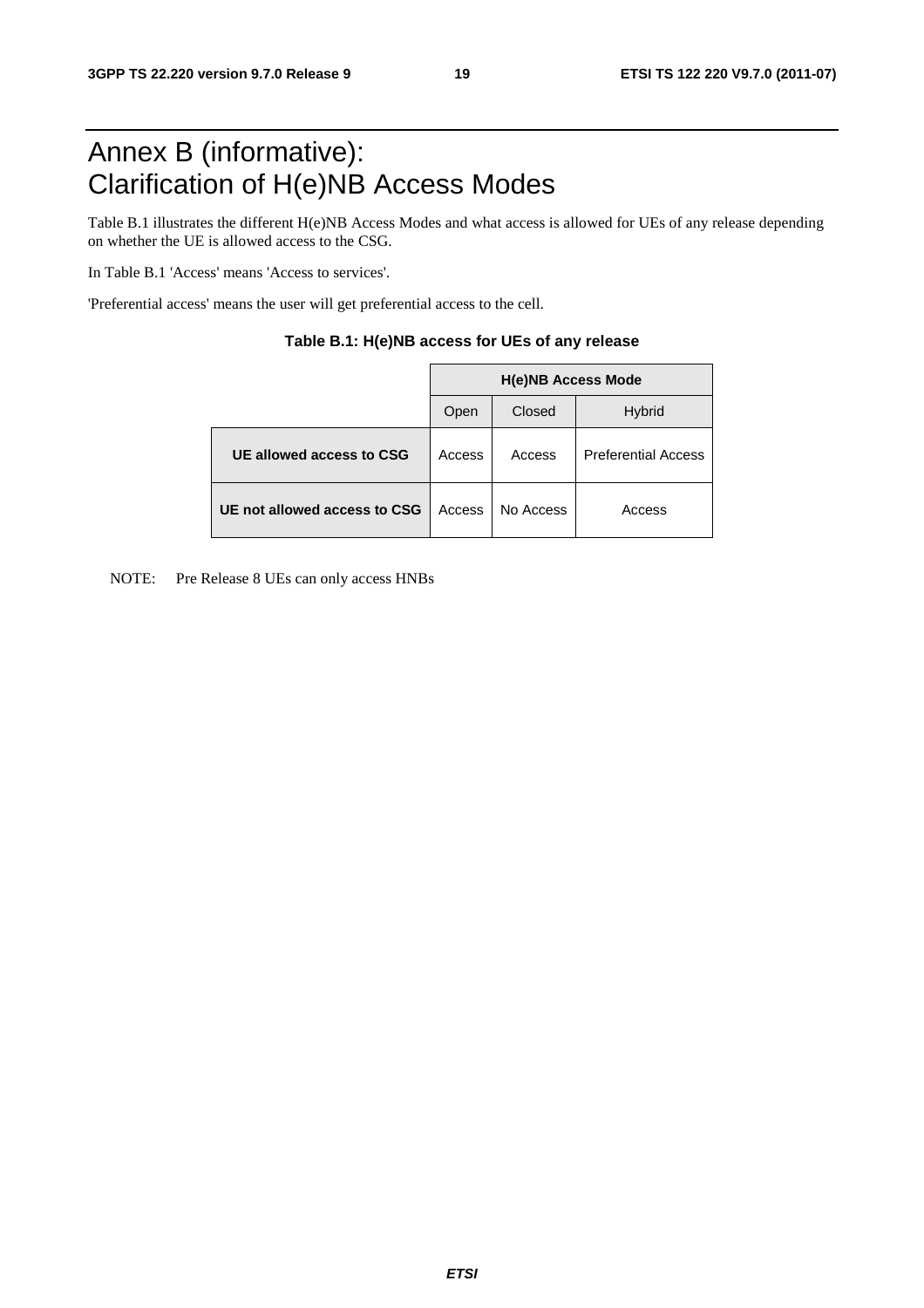# Annex C (informative): Overview of identifiers and names.

| item                            | used for                                                                                | associated with                                                                                        | permanently stored in                                                                                                                                                                        | distribution method                                                                                                                                                                                                                                                                                                                                      | displayed to user                    | comment                                                                                                                                            |
|---------------------------------|-----------------------------------------------------------------------------------------|--------------------------------------------------------------------------------------------------------|----------------------------------------------------------------------------------------------------------------------------------------------------------------------------------------------|----------------------------------------------------------------------------------------------------------------------------------------------------------------------------------------------------------------------------------------------------------------------------------------------------------------------------------------------------------|--------------------------------------|----------------------------------------------------------------------------------------------------------------------------------------------------|
| H(e)NB<br>equipment<br>identity | administrative<br>purposes                                                              | H(e)NB (physical<br>entity)                                                                            | H(e)NB<br>$\bullet$<br>administration<br>database of the operator                                                                                                                            | O&M procedures                                                                                                                                                                                                                                                                                                                                           | NO                                   | not known to UE,<br>therefore not useable by<br>UE to identify a<br>H(e)NB                                                                         |
| CSG<br>identity                 | automatic and<br>$\bullet$<br>manual CSG<br>selection<br>access control<br>to CSG cells | $\bullet$ a CSG, i.e.<br>a group of users<br>(UEs).<br>$\bullet$ One or More<br>H(e)NBs<br>(CSG cells) | H(e)NB<br>$\bullet$<br>administration<br>database of the operator<br>Allowed CSG List<br>$\bullet$<br>in the UE if user (UE)<br>is member of CSG<br>(USIM entry takes<br>precedence over ME) | provided by O&M<br>to $H(e)NBs$<br>provided by home<br>PLMN to UEs (the<br>Home PLMN and<br>Visited PLMN should<br>synchronize this<br>information)<br>Provided<br>$\Omega$<br>to the UE<br>by OMA<br>DM when<br>stored in<br>the ME,<br>Provided<br>$\circ$<br>to the UE<br>by OTA<br>when<br>stored in<br>the USIM<br>Provided to UE<br>via manual CSG | YES, if HNB Name<br>is not available | A CSG identity is<br>unique within a PLMN.<br>In the UE a CSG ID,<br>together with a network<br>identifier, identifies a<br>CSG globally uniquely. |

### **Table C.1: Overview of identifiers and names**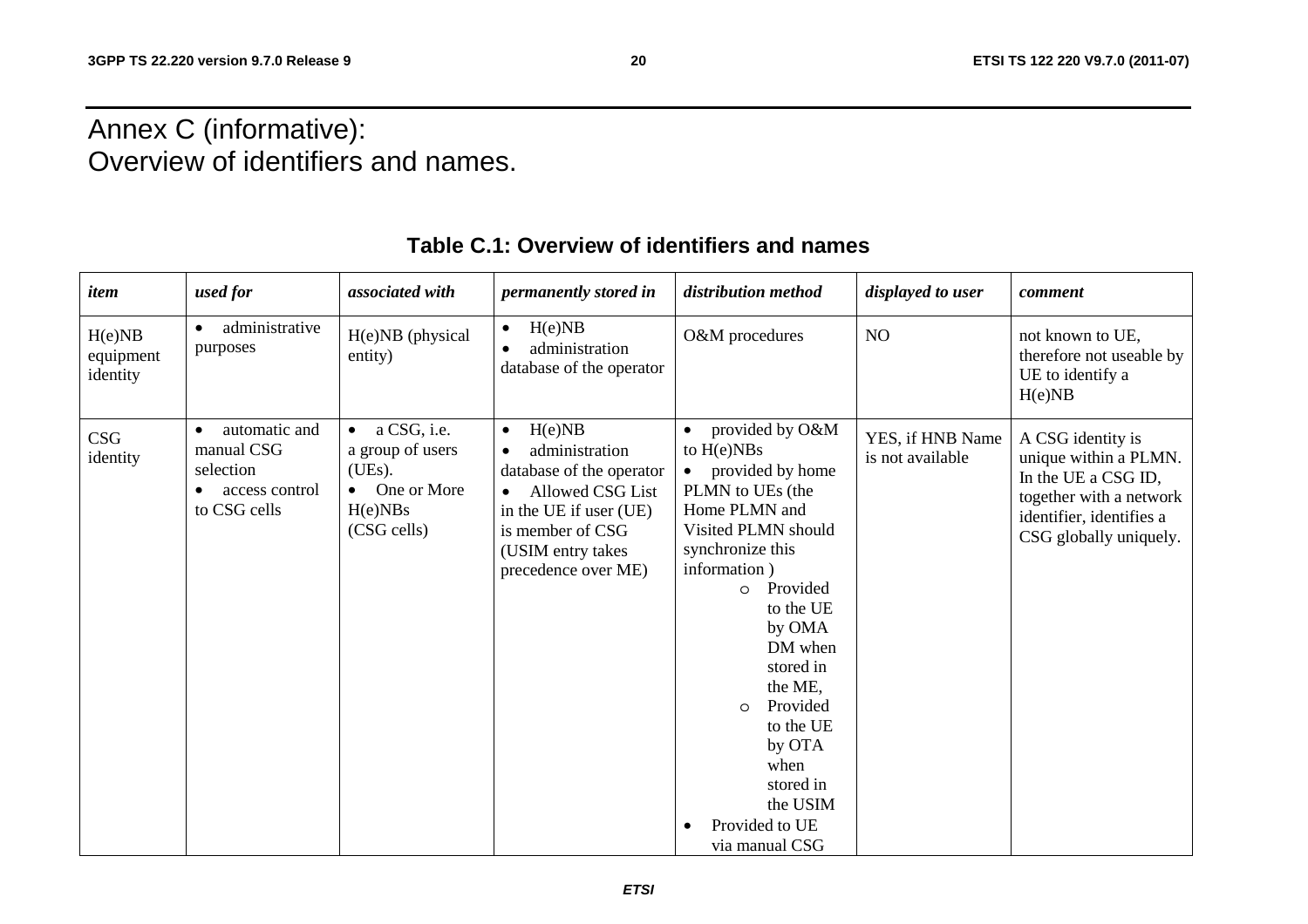|                        |                                                                                                                                               |                                                               |                                                                                      | selection<br>broadcasted by<br>H(e)NB                                                                          |                                                                                                                                             |                                                                                                                                                                                                                                                                                                                              |
|------------------------|-----------------------------------------------------------------------------------------------------------------------------------------------|---------------------------------------------------------------|--------------------------------------------------------------------------------------|----------------------------------------------------------------------------------------------------------------|---------------------------------------------------------------------------------------------------------------------------------------------|------------------------------------------------------------------------------------------------------------------------------------------------------------------------------------------------------------------------------------------------------------------------------------------------------------------------------|
| HNB name<br>(optional) | for supporting<br>(ease of use)<br>manual CSG<br>selection, display-<br>ing a 'friendly'<br>name to the user                                  | CSG identity<br>(relationship:<br>$m$ CSG ID:<br>n HNB names) | H(e)NB<br>$\bullet$<br>administration<br>database of the operator<br>UE<br>$\bullet$ | Provided by O&M<br>$\bullet$<br>to $H(e)NBs$<br>Optionally stored<br>by user in UE<br>broadcasted by<br>H(e)NB | YES during manual<br>selection,<br><b>OPTIONAL</b> during<br>normal operation.<br>(USIM entry takes<br>precedence over<br>broadcast and ME) | If a HNB name is<br>stored in the UE it<br>needs to be associated<br>with a CSG identity.<br>Initial configuration in<br>the UE may be done by<br>the operator (e.g. at<br>point of sale). Later, a<br>HNB name is implicitly<br>associated to the<br>current CSG identity by<br>the UE when the user<br>stores the HNB name |
| CSG Type               | for additional<br>information (on<br>e.g. billing mode)<br>to the user when<br>camping on a CSG<br>cell (i.e. after CSG<br>has been selected) | CSG identity<br>(relationship:<br>n CSG ID:<br>1 CSG Type)    | administration<br>$\bullet$<br>database of the operator<br><b>UE</b><br>$\bullet$    | provided by initial<br>UE configuration,<br>OTA and device<br>management to UEs                                | YES, if CSG is in<br>Allowed CSG List.<br>(USIM entry takes<br>precedence over<br>ME)                                                       | UE needs to associate a<br>CSG Type with a CSG<br>identity<br>Association done by<br>operator (the Home<br>PLMN and Visited<br>PLMN should<br>synchronize this<br>information)                                                                                                                                               |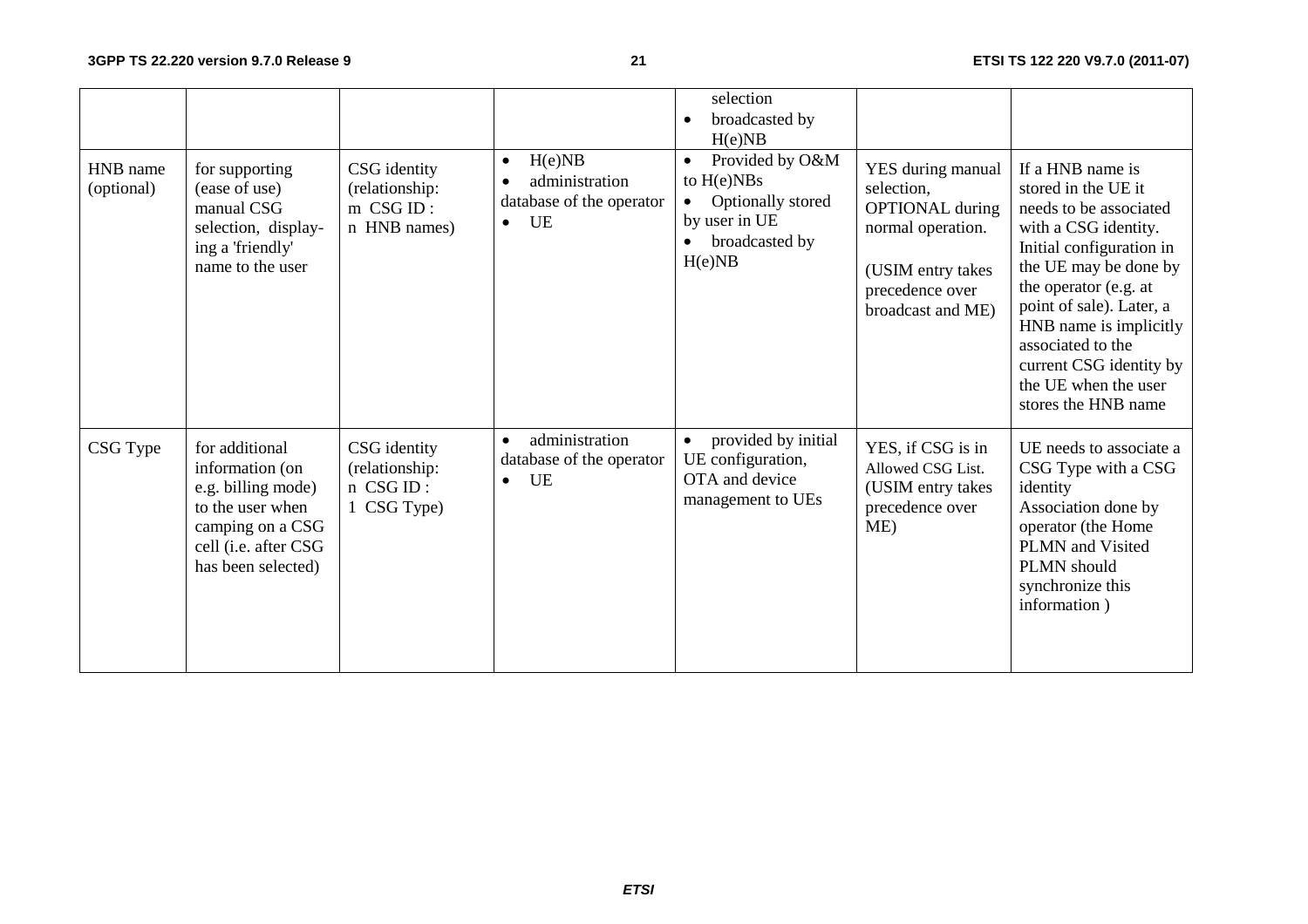# Annex D (informative): Change history

| TSG SA#  SA Doc.   |           | SA1 Doc             | <b>Spec</b> | <b>CR</b> | Rev            | Re <sub>l</sub> |    | Cat Subject/Comment                                                                    | Old   | <b>New</b> | WI           |
|--------------------|-----------|---------------------|-------------|-----------|----------------|-----------------|----|----------------------------------------------------------------------------------------|-------|------------|--------------|
| $SP-43$            | SP-090087 |                     | 22.220      |           |                |                 |    | Approved by SA plenary.                                                                | 2.0.0 | 9.0.0      | <b>EHNB</b>  |
| $SP-44$            | SP-090373 | S1-091273           | 22.220      | 0002      | $\mathbf{1}$   | Rel-9           | F  | Clarification on the displaying of<br>the H(e)NB name during manual<br>CSG selection   | 9.0.0 | 9.1.0      | <b>EHNB</b>  |
| SP-44              |           | SP-090373 S1-091164 | 22.220      | 0004      | 4              | Rel-9           | B  | Optional USIM support in<br>H(e)NB                                                     | 9.0.0 | 9.1.0      | <b>EHNB</b>  |
| $SP-44$            |           | SP-090373 S1-091387 | 22.220      | 0011      | 3              | Rel-9           | F  | <b>Clarification on Local IP Access</b><br>Requirements                                | 9.0.0 | 9.1.0      | <b>EHNB</b>  |
| <b>SP-44</b>       | SP-090373 | S1-091083           | 22.220      | 0015      |                | Rel-9           | F  | Remove VPLMN CSG support<br>for Rel9                                                   | 9.0.0 | 9.1.0      | <b>EHNB</b>  |
| $\overline{SP-44}$ |           | SP-090373 S1-091382 | 22.220      | 0016      | $\overline{2}$ | Rel-9           | F  | Clarification on the requirement<br>of session diversion.                              | 9.0.0 | 9.1.0      | <b>EHNB</b>  |
| SP-44              |           | SP-090373 S1-091279 | 22.220      | 0019      | $\overline{2}$ | Rel-9           | F  | Allowed CSG list management<br>for hybrid cells                                        | 9.0.0 | 9.1.0      | <b>EHNB</b>  |
| <b>SP-44</b>       |           | SP-090373 S1-091158 | 22.220      | 0023      | 3              | Rel-9           | D  | Clarification of H(e)NB Owner /<br><b>Hosting Party</b>                                | 9.0.0 | 9.1.0      | <b>EHNB</b>  |
| <b>SP-44</b>       |           | SP-090373 S1-091159 | 22.220      | 0024      | $\overline{2}$ | Rel-9           | D  | H(e)NB Operator Change                                                                 | 9.0.0 | 9.1.0      | <b>EHNB</b>  |
| $SP-44$            |           | SP-090373 S1-091383 | 22.220      | 0025      | $\overline{2}$ | Rel-9           | F  | Clarification of the terminology<br>about H(e)NB access modes                          | 9.0.0 | 9.1.0      | <b>EHNB</b>  |
| $\overline{SP-44}$ | SP-090373 | S1-091274           | 22.220      | 0026      | $\overline{1}$ | Rel-9           | F  | Minor corrections for clarification                                                    | 9.0.0 | 9.1.0      | <b>EHNB</b>  |
| $SP-44$            |           | SP-090374 S1-091260 | 22.220      | 0005      | 1              | Rel-9           | F  | Rel 8 Rel 9 CSG lists alignment<br>(approved at SA#44 but not<br>implemented in 9.1.0) | 9.1.0 | 9.1.1      | <b>EHNB</b>  |
| <b>SP-45</b>       | SP-090477 | S1-093332           | 22.220      | 0032      | $\overline{2}$ | Rel-9           | F  | <b>CSG Lists clarification</b>                                                         | 9.1.1 | 9.2.0      | <b>EHNB</b>  |
| $SP-45$            | SP-090477 | S1-093329           | 22.220      | 0035      | 1              | Rel-9           | F  | IP access approach of backhaul<br>network for H(e)NB                                   | 9.1.1 | 9.2.0      | <b>EHNB</b>  |
| $SP-45$            |           | SP-090477 S1-093331 | 22.220      | 0037      | 1              | Rel-9           | D  | <b>Editorial corrections of TS</b><br>22.220                                           | 9.1.1 | 9.2.0      | <b>EHNB</b>  |
| $SP-45$            | SP-090477 | S1-093480           | 22.220      | 0039      | $\overline{2}$ | Rel-9           | C  | Loss of IP Backhaul Connection                                                         | 9.1.1 | 9.2.0      | <b>EHNB</b>  |
| <b>SP-45</b>       | SP-090477 | S1-093330           | 22.220      | 0041      | $\mathbf{1}$   | Rel-9           | F. | Clarification of definition for<br>H(e)NB Hosting Party                                | 9.1.1 | 9.2.0      | <b>EHNB</b>  |
| SP-46              | SP-090839 | S1-094319           | 22.220      | 0054      | 1              | Rel-9           | D  | Contribution to Chapter 5.4.1 in<br>22.220                                             | 9.2.0 | 9.3.0      | <b>EHNB</b>  |
| SP-46              | SP-090839 | S1-094338           | 22.220      | 0049      | 3              | Rel-9           | F  | H(e)NB Hosting Party USIM<br>management                                                | 9.2.0 | 9.3.0      | TEI-9        |
| SP-46              | SP-090839 | S1-094013           | 22.220      | 0060      |                | Rel-9           | F  | Removal of requirement for<br>"Managed Remote Access" from<br>Rel-9                    | 9.2.0 | 9.3.0      | <b>EHNB</b>  |
| SP-46              |           | SP-090839 S1-094317 | 22.220      | 0056      | $\mathbf{1}$   | Rel-9           | B  | Simplified CSG list handling                                                           | 9.2.0 | 9.3.0      | <b>EHNB</b>  |
| <b>SP-47</b>       |           | SP-100183 S1-100329 | 22.220      | 0081      | 1              | Rel-9           | F  | Removal of IMS HNB<br>interworkina                                                     | 9.3.0 | 9.4.0      | <b>EHNBF</b> |
| <b>SP-47</b>       | SP-100229 | S1-100323r          | 22.220      | 0093      | 1              | Rel-9           | F  | Clarification of the interaction of<br>the Operator and Allowed CSG<br>lists           | 9.3.0 | 9.4.0      | <b>EHNB</b>  |
| SP-49              |           | SP-100573 S1-102190 | 22.220      | 0109      | 1              | Rel-9           | F  | Removal of requirement to<br>inhibit Allowed CSG List                                  | 9.4.0 | 9.5.0      | <b>EHNB</b>  |
| SP-51              | SP-110161 | S1-110185           | 22.220      | 0125      | $\overline{2}$ | Rel-9           | F  | <b>Hosting Party Identity Module</b>                                                   | 9.5.0 | 9.6.0      | TEI9         |
| SP-52              | SP-110368 | S1-111401           | 22.220      | 0131      | $\mathbf{1}$   | Rel-9           | F  | Correction to the admission<br>control for the H(e)NB                                  | 9.6.0 | 9.70       | TEI9         |